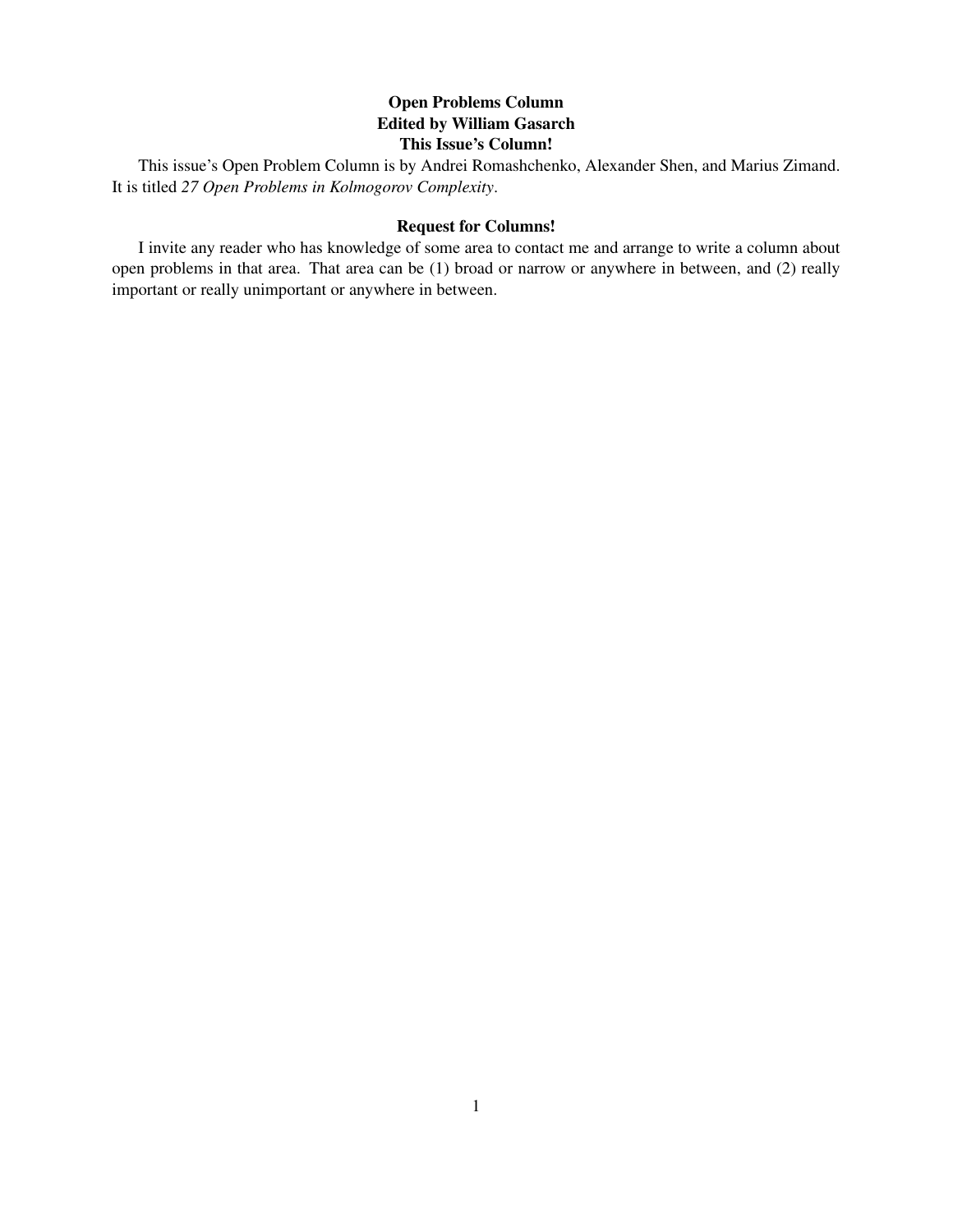# 27 Open Problems in Kolmogorov Complexity

Andrei Romashchenko<sup>∗</sup> Univ. Montpellier andrei.romashchenko@gmail.com

Alexander Shen† Univ. Montpellier sasha.shen@gmail.com

Marius Zimand<sup>‡</sup> Towson University mzimand@towson.edu

# 1 Introduction

Shannon defined the entropy of a random variable M with k values  $m_1, \ldots, m_k$  having probabilities  $p_1, \ldots, p_k$  as

$$
H(M) = \sum_{i} p_i \log \frac{1}{p_i}
$$

This formula can be informally read as follows: the *i*th message  $m_i$  brings us  $\log(1/p_i)$  "bits of information" (whatever this means), and appears with frequency  $p_i$ , so  $H$  is the expected amount of information provided by one random message (one sample of the random variable). Moreover, we can construct an optimal uniquely decodable code that requires about  $H$  (at most  $H + 1$ , to be exact) bits per message on average, and it encodes ith message by approximately  $\log(1/p_i)$  bits, following the natural idea to use short codewords for frequent messages. This fits well the informal reading of the formula given above, and it is tempting to say that the *i*th message "contains  $\log(1/p_i)$  bits of information." Shannon himself succumbed to this temptation [\[46,](#page-23-0) p. 399] when he wrote about entropy estimates and considers Basic English and James Joyces's book "Finnegan's Wake" as two extreme examples of high and low redundancy in English texts. But, strictly speaking, one can speak only of entropies of random variables, not of their individual values, and "Finnegan's Wake" is not a random variable, just a specific string. Can we define the amount of information in individual objects?

The algorithmic information theory (AIT) (developed in the 1960s by Kolmogorov and others) tries to go in this direction. A program p (identified with some canonical encoding of it as a string) for a string x is a program that on empty input prints  $x$ . AIT defines the amount of information in a finite object (say, a bit string) x as the minimal length of a program for x. This quantity depends on the programming language used, but as Solomonoff, Kolmogorov and Chaitin noted, there exist optimal programming languages (sometimes called *universal machines*, though this name can be used for many different notions) that make the complexity function minimal up to  $O(1)$  additive terms. One then fixes some optimal programming language and uses it to define the Kolmogorov complexity  $C(x)$  of a bit string x.

Shannon defined also the *conditional* entropy  $H(X|Y)$  of a random variable X relative to some other random variable Y. Here we assume that X and Y are defined on the same probability space; Shannon's definition can be equivalently rewritten as  $H(X, Y) - H(Y)$ . In algorithmic information theory it is natural

<sup>∗</sup>LIRMM, Univ Montpellier, CNRS, Montpellier, France, [https://www.lirmm.fr/˜romashchen/](https://www.lirmm.fr/~romashchen/)

<sup>†</sup>LIRMM, Univ Montpellier, CNRS, Montpellier, France, [https://www.lirmm.fr/˜ashen/](https://www.lirmm.fr/~ashen/)

<sup>‡</sup>Department of Computer and Information Sciences, Towson University, Baltimore, MD. [http://orion.towson.edu/](http://orion.towson.edu/~mzimand/) [˜mzimand/](http://orion.towson.edu/~mzimand/); Partially supported by NSF grant CCF 1811729.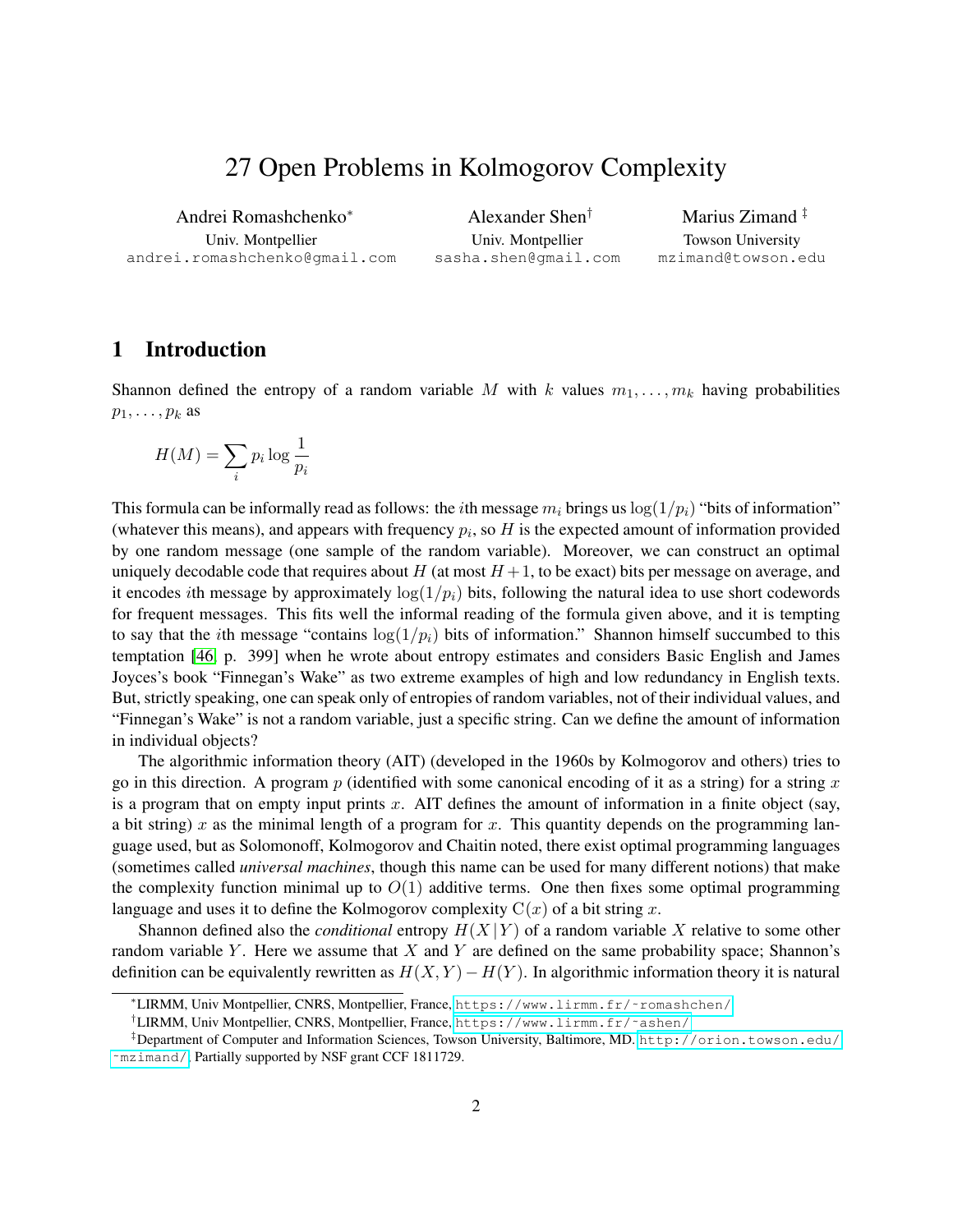to define the conditional complexity  $C(x|y)$  for bit strings x and y as the minimal length of a program that transforms input y to output x (again we have to consider the optimal programming language).<sup>[1](#page-2-0)</sup>

The equation  $C(x|y) = C(x, y) - C(y)$  now can be proven (with  $O(\log n)$  precision<sup>[2](#page-2-1)</sup> for *n*-bit strings  $x, y$ ; this proof was found by Levin and Kolmogorov around 1967 [\[26\]](#page-21-0) and was one of the first results establishing the connection between Shannon's and algorithmic information theory. The parallelism between Shannon's and algorithmic information theory was already noted in the first publication of Kolmogorov [\[25\]](#page-21-1) whose title was "Three approaches to the quantitative definition of information", and the approaches were combinatorial, probabilistic (Shannon's entropy) and algorithmic. This parallelism was developed in many different aspects since then (see [\[47\]](#page-23-1)), but many questions remain open.

One of the main motivations for Kolmogorov and other inventors of algorithmic information theory was to use the notion of complexity to define individual random objects (and therefore provide foundations for statistics). Martin-Löf defined randomness in 1966 for infinite sequences; in 1970s Schnorr and Levin established connections between randomness and complexity and now the theory of algorithmic randomness is a well developed theory closely related to algorithmic information theory (see [\[38,](#page-22-0) [17\]](#page-21-2)). Following the tradition of general computability theory, algorithmic randomness deals mostly with infinite objects and qualitative questions (and has obtained very impressive results). This area is mostly out of our scope. Another interesting topic that is not covered is the time-bounded Kolmogorov complexity and its relation to computational complexity. For this area, see [\[27,](#page-21-3) Chapter 7] and [\[3\]](#page-20-0) for an overview of recent developments related to the Minimum Circuit Size Problem.

We survey here several topics in classical Kolmogorov complexity theory centered primarily on finite strings and quantitative aspects, and bring up a number of open questions. We believe that a better understanding of classical Kolmogorov complexity theory may be useful for the two very active subfields mentioned above. And also for Information Theory in general.

$$
C_I(x|y) = \min\{|p| : U(p, y) = x\}
$$

Solomonoff and Kolmogorov observed that there exists an optimal  $I$ , i.e., an algorithm  $I$  such that for every other algorithm  $I'$  the inequality

$$
C_I(x|y) \le C_{I'}(x|y) + c
$$

holds for some c and for all x, y. We fix some optimal I, call  $C_I(x|y)$  the conditional complexity of x given y, and omit I in the notation (writing just C(x|y)). The unconditional complexity can be then defined as  $C(x) = C(x|\varepsilon)$ , where  $\varepsilon$  is the empty string. Both  $C(x)$  and  $C(x|y)$  depend on the choice of the optimal I, but different choices lead to functions that differ only by an  $O(1)$ additive term.

In our definition  $x$  and  $y$  are binary strings, but we may use instead arbitrary constructive objects using some computable encoding. The choice of encoding may change the complexity only by an  $O(1)$  additive term.

There is another version of complexity where the programs should be "self-delimited"; formally speaking, we do not allow  $I(p, y)$  and  $I(p', y)$  to be both defined if p is a proper prefix of p'. In this restricted class there is also an optimal I that leads to a minimal complexity function; to distinguish it from the function defined above this function is called *prefix complexity*, while the previously defined one is sometimes called *plain complexity*. The difference between plain and prefix complexity is at most  $O(\log n)$  for strings of length at most n, but for some of our questions this is important. We use plain complexity except for a few places where the use of prefix complexity is mentioned explicitly; letter K is used for prefix complexity (and C is reserved for plain complexity).

<span id="page-2-1"></span><sup>2</sup>We say that two numbers a and b are equal with precision  $\Delta$ , if  $|a - b| \leq \Delta$ . We also say that a is less than b with precision  $\Delta$  if  $a \leq b + \Delta$ .

<span id="page-2-0"></span><sup>&</sup>lt;sup>1</sup>More formally the conditional complexity can be defined as follows. Let I be an arbitrary algorithm that gets two binary strings  $p$  and  $x$  and produces (if it terminates) a binary string. This algorithm is intuitively understood as an interpreter of some programming language:  $I(p, y)$  is considered as the result of applying program p to input y. Then, for a given I, we define the function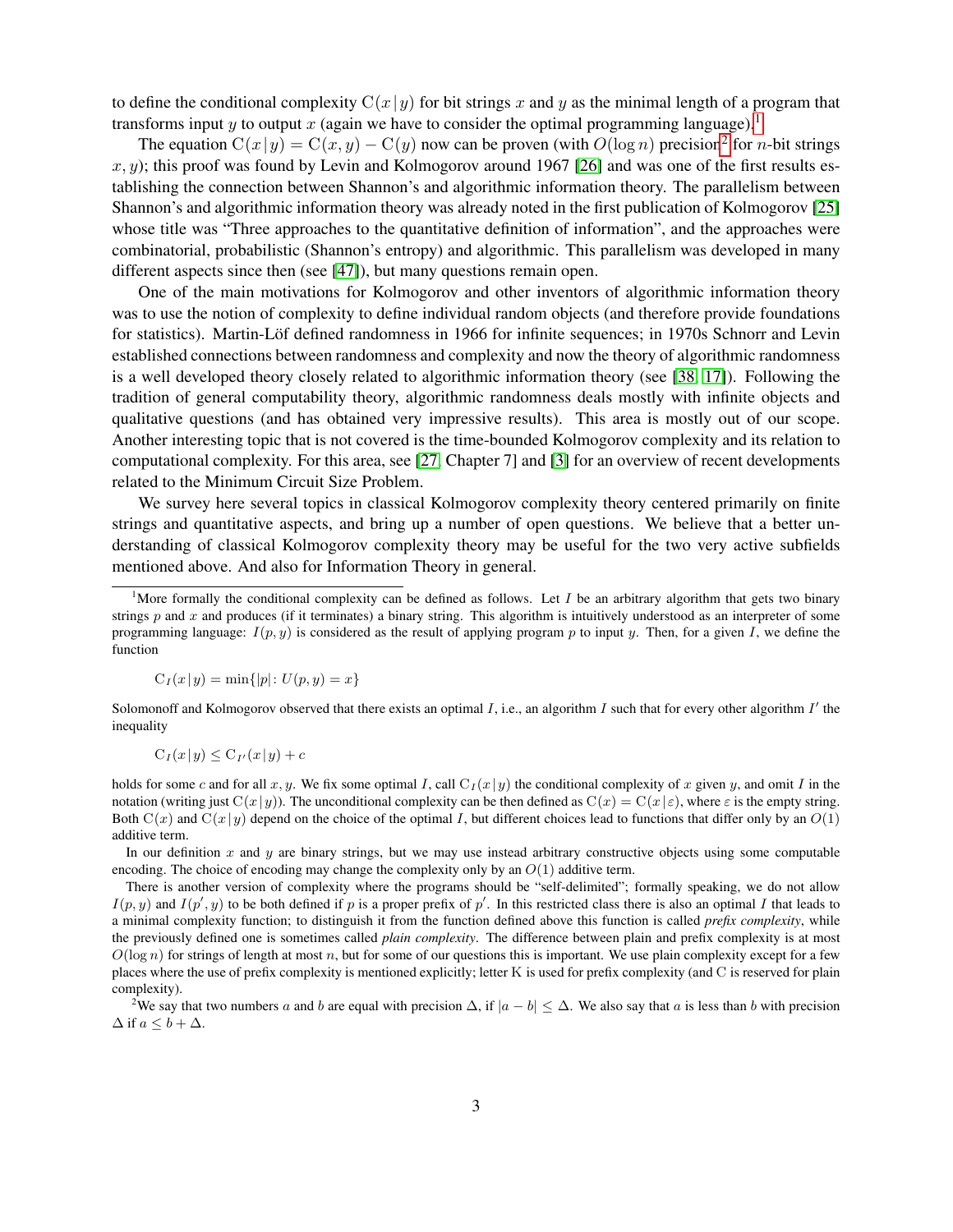# 2 Profiles and inequalities

The general theme of this section is: which tuples of numbers can appear as complexities of strings and their combinations? For a given tuple of k strings we consider its *complexity profile* (most of the times we'll call it just *profile*), i.e.,  $2^k - 1$  numbers that are complexities of all  $2^k - 1$  non-empty sub-tuples of a given tuple. For example, for one string its profile is just its complexity; for a pair  $(x, y)$  its profile consists of  $C(x)$ ,  $C(y)$ ,  $C(x, y)$ ; a triple of strings  $(x, y, z)$  has profile

$$
(C(x), C(y), C(z), C(x, y), C(x, z), C(y, z), C(x, y, z)),
$$

and so on. Obviously, for  $k = 1$ , every non-negative integer is a complexity of some string (with  $O(1)$ precision), so profiles are just positive integers. For  $k = 2$ , there are some restrictions that correspond to obvious inequalities of monotonicity  $C(x)$ ,  $C(y) \leq C(x, y)$  and subadditivity  $C(x, y) \leq C(x) + C(y)$  that are true with logarithmic precision; these inequalities provide necessary and sufficient conditions for profiles (with the same precision). For  $k = 3$ , the profile is also described by linear inequalities for complexities; we need to add the submodularity inequality

$$
C(x) + C(x, y, z) \le C(x, y) + C(x, z)
$$

and its variants.

We do not need to include in the profile the values of *conditional* Kolmogorov complexity since these values can be computed as a combination of the unconditional complexities (e.g.,  $C(x|y) = C(x, y) - C(y)$ , see also Fig. [1](#page-3-0) and Fig. [2\)](#page-3-1).





<span id="page-3-0"></span>Figure 1: Information quantities for a pair.

<span id="page-3-1"></span>Figure 2: Information quantities for a triplet. Warning: the central region can be negative, see the legend.

**Legend for [Fig. 1:](#page-3-0)** The area of the left circle is a symbolic representation of  $C(x)$ ; the area of the right circle is a symbolic representation of  $C(y)$ . The total area of the union of two circles is the symbolic representation of  $C(x, y)$ , and  $C(x|y) = C(x, y) - C(y)$  and  $C(y|x) = C(x, y) - C(y)$  with logarithmic precision. Note that we do not claim that the parts can be represented by some strings (see below about the mutual and common information); they just represent some numerical quantities. The middle part has area  $I(x:y)$  that is (by definition) equal to  $C(x) + C(y) - C(x,y)$ , or  $C(x) - C(x|y)$ , or  $C(y) - C(y|x)$  (all three quantities are the same with logarithmic precision). This quantity measures how much the complexity of x decreases when we get to know y, or vice versa; it is called the amount of *mutual information* between  $x$  and  $y$ .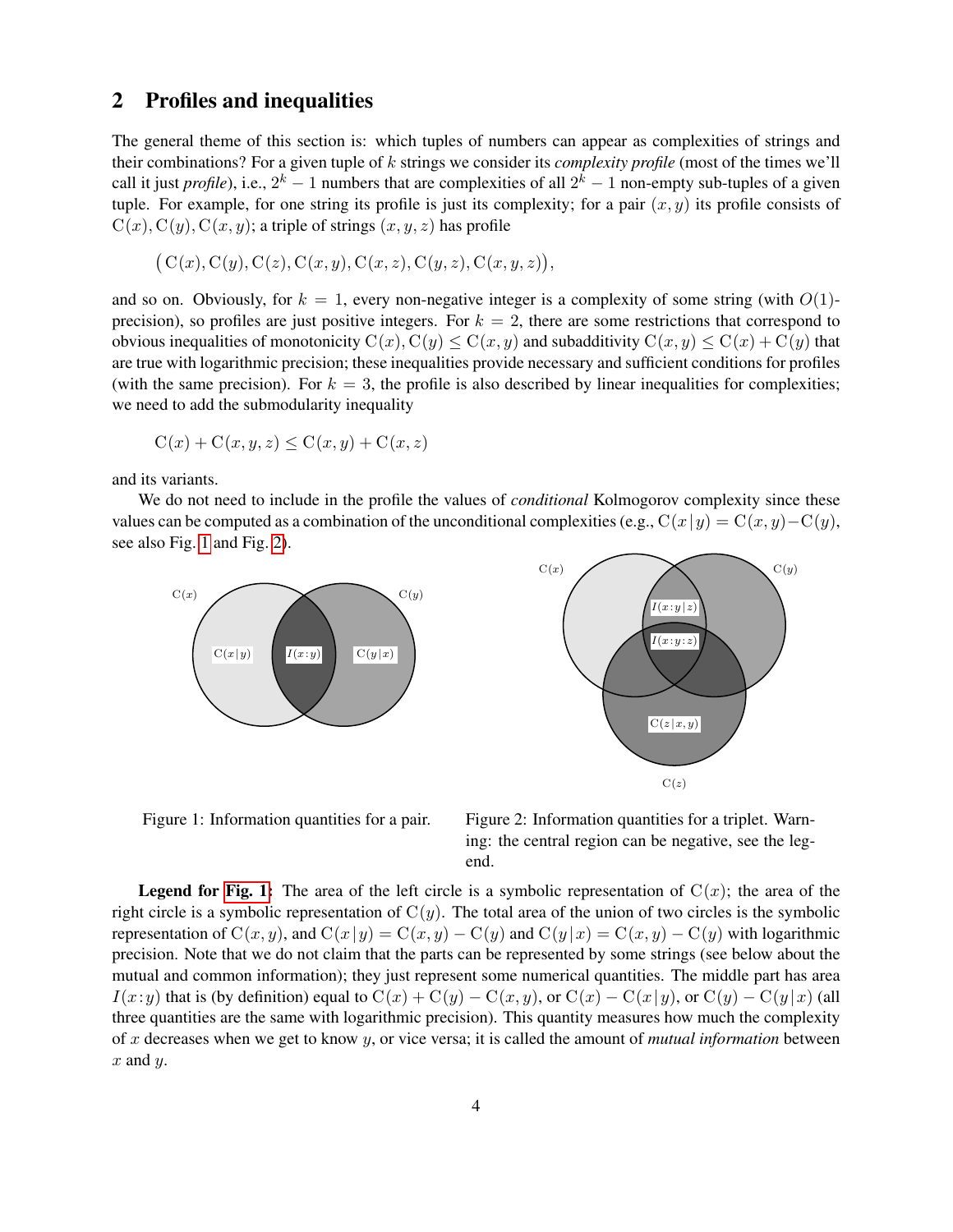**Legend for [Fig. 2:](#page-3-1)** Three circles correspond to  $x$ ,  $y$ , and  $z$ ; the unions of two circles correspond to  $C(x, y)$ ,  $C(x, z)$  and  $C(y, z)$ ; the union of all three circles correspond to  $C(x, y, z)$ . This picture has 7 parts (not counting the infinite surrounding), and we can write 7 equations for them. One of the equations says that  $C(x)$  is the sum to four parts inside x-circle, two other ones say the same for y and z. Then we write an equation saying that  $C(x, y)$  is the sum of six parts inside x- and y-circles, and two symmetric equations. The seventh equation says that the sum of all 7 parts is equal to  $C(x, y, z)$ . It is easy to see that these equations have unique solution, and in this way we introduce new coordinates in the linear space of profiles. Most of the new variables have an intuitive meaning. For example, the bottom part is the conditional complexity of z given x and y. The same interpretation works for two other symmetric parts. Three other parts can be interpreted as *conditional mutual information*; for example,  $I(x:y|z)$  is the mutual information in x and y if z is known, and can be rewritten, e.g., as  $C(x|z) - C(x|y, z)$ . The interpretation of the central part is more problematic. We can call it the *mutual information in*  $x, y, z$ , but should always remember that it could be (unlike the other six parts) negative. For example, this happens if  $x, y, z$  are pairwise independent but not independent: one may take two random independently generated strings for x and y and let z be the bitwise  $x \circ r$  of x and y.

For  $k \geq 4$ , the set of all profiles remains unknown. Even the dual question "which linear inequalities" are true for complexity of tuples with logarithmic precision" (that, roughly speaking, asks only about the convex cone generated by profiles, not about the original set of profiles) is widely open. It is known that the same linear inequalities are true for entropies of tuples of random variables and for complexities of tuples of strings (with logarithmic precision), and this dual question can be reformulated in terms of Shannon entropies [\[23\]](#page-21-4), or subgroup sizes [\[15\]](#page-21-5), or projection of multi-dimensional sets [\[15\]](#page-21-5); see [\[47,](#page-23-1) Chapter 10] for details.

For  $k > 4$ , the general structure of the set of all linear inequalities for Kolmogorov complexity within logarithmic precision (or, equivalently, for Shannon's entropy) is not well understood. It is known that these sets of inequalities are not finitely generated (which means that there are infinitely many independent linear information inequalities) [\[30\]](#page-22-1). However, it remains unknown, for example, whether these sets are semialgebraic (which would imply that there are finitely many "primary" uniform polynomial inequalities for Kolmogorov complexity and Shannon's entropy, and all other inequalities are corollaries of these "axioms"). These questions are extensively studied in information theory, typically in the context of Shannon's entropy and its applications, see the surveys [\[54,](#page-23-2) [16\]](#page-21-6).

Thus, the question about profiles goes far beyond the algorithmic information theory. Still there are more specific questions about Kolmogorov complexities related to profiles, and we list some of them in this section. We start with a question that looks very basic but nevertheless is open.

<span id="page-4-0"></span>Q1 Let  $a_1, \ldots, a_k$  be some strings of length at most n. Is it possible to halve all complexities of  $a_i$  and their tuples, i.e., do there exist strings  $a'_1, \ldots, a'_k$  such that  $C(a'_i) = 0.5 C(a_i) + O(\log n)$  for all i, and  $C(a'_i, a'_j) = 0.5 C(a_i, a_j) + O(\log n)$  for all i and j, and so on for all sub-tuples? (Here k is assumed to be fixed, and we consider asymptotic results when  $n \to \infty$ .)

A similar result for Shannon entropies is known (and rather easy): if  $\xi_1, \ldots, \xi_k$  is a tuple of random variables, for every  $\varepsilon > 0$  there exists another tuple  $\xi'_1, \ldots, \xi'_k$  such that  $H(\xi'_i) \approx 0.5H(\xi), H(\xi'_i, \xi'_j) \approx$  $0.5H(\xi_i, \xi_j), \ldots$ , with error at most  $\varepsilon$ , see [\[53\]](#page-23-3). But the proof of this result looks specific to Shannon entropies.

Of course, there is nothing special in the constant 0.5, and a similar question can be asked for any other positive factor. We only know that Q1 has positive answer if we replace 0.5 by 2 or any other integer factor (the proof uses the same technique of "typization" from [\[23\]](#page-21-4) that was used to prove that the same linear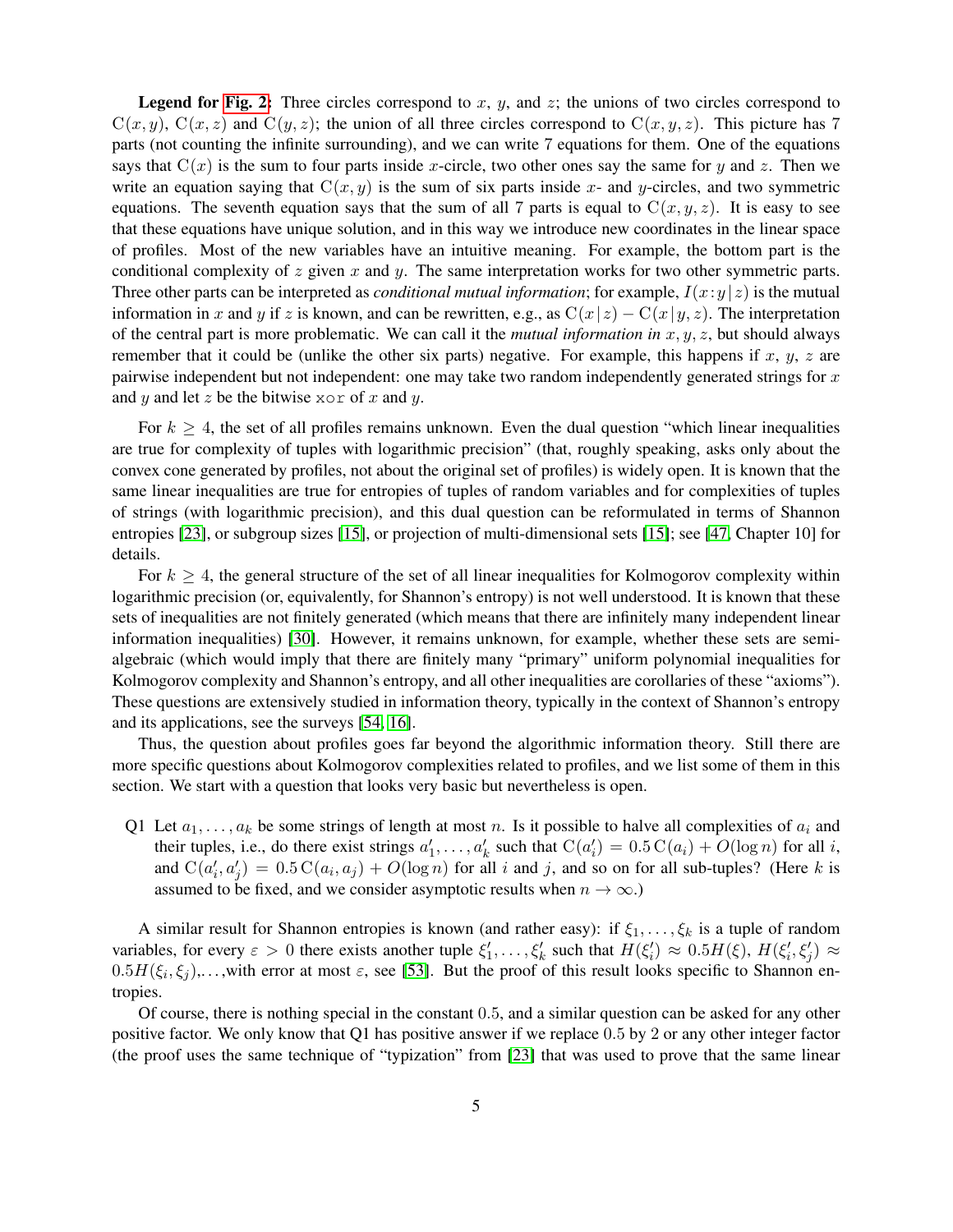inequalities are true for complexities and entropies), and the question is open for all positive non-integer factors.

In the question [Q1](#page-4-0) the strings  $a'_i$  may have no relation with original strings  $a_i$ . One can additionally require that  $C(a'_i|a_i) = O(\log n)$  for all *i*; one can say then that  $a'_i$  are obtained from  $a_i$  by deleting half of the information. On the other hand, one can let  $a_i$  unchanged but ask for an oracle x (a string or an infinite sequence) that halves the complexity of all  $a_i$ , i.e.,  $C^x(a_i, a_j, \ldots) = 0.5 C(a_i, a_j, \ldots)$  for all  $i, j, \ldots$ . Both claims imply the original one. For the first claim this is obvious; for the second one we may note that the set of possible profiles does not change if we relativize complexity function to an arbitrary oracle; this can be proven using the "typization technique" from [\[23\]](#page-21-4) (see also [\[47,](#page-23-1) Chapter 10] for details).

We now move to questions related to the fact, already mentioned above, that exactly the same classes of linear inequalities are valid for Kolmogorov complexity (with a logarithmic precision) and for Shannon's entropy. However, for entropies we may also consider *constraint* inequalities that say that if some equation for entropies is true (e.g., if  $I(X:Y|Z) = 0$ ), then some inequality  $A(X, Y, Z, ...) \leq 0$  is true (where A is some linear combination of entropies of  $X, Y, Z, \ldots$  and their tuples). Some of these inequalities have "non constraint versions": for example, if we manage to prove (unconditionally) that  $A(X, Y, Z, ...)$  $cI(X:Y|Z)$  for some constant c, then the conditional inequality is guaranteed to be true. However, it is known that for some conditional inequalities this is not the case [\[24\]](#page-21-7), and it is not clear what could be the combinatorial translation of those conditional inequalities. (It seems that there might be even subtler differences between different constraint inequalities, see a classification of the known constraint inequalities for Shannon entropy and for Kolmogorov complexity in [\[24\]](#page-21-7).)

The equivalence result says that if some linear inequality is true for Shannon entropies, it is also true for Kolmogorov complexities with logarithmic precision (up to  $O(\log n)$ ) additive term for strings of length at most  $n$ ). However, in many cases the inequality for complexities becomes true with maximal possible precision  $O(1)$  if we switch to *prefix* complexities. The prefix complexity  $K(x)$  is a special version of complexity that is defined using prefix-free machines and self-delimited programs, see, e.g., [\[17,](#page-21-2) [47\]](#page-23-1). We do not go into details of its definition, noting only that  $K(x)$  coincides with  $C(x)$  with  $O(\log n)$  precision for strings of length at most n. If we replace C by K, the submodularity inequalities become valid with  $O(1)$ precision. Therefore, the same happens for all their linear combinations (the so-called Shannon inequalities).

- Q2 Do all linear inequalities for entropies (or complexities, since they are the same), or at least the known non-Shannon inequalities, hold with precision  $O(1)$  for the case of prefix complexity?
- Q3 The combinatorial translations of inequalities for entropies and complexities [\[42,](#page-22-2) [47\]](#page-23-1) also include some additional factors (polynomial in the cardinalities) that correspond to logarithmic additive terms for the complexity inequalities. Again, for many examples (including the subadditivity and submodularity) these polynomial factors are unnecessary. Can we get rid of these polynomial factors in the general case?

The next question is about relativization. There are two types of relativization that are possible for Kolmogorov complexity. We can fix some infinite sequence of zeros and ones (or a set of natural numbers) and add it as an oracle in all definitions of algorithmic information theory. Or we can take some finite string and add it as a condition everywhere. The first approach seems more general (any finite string may be converted to an equivalent oracle), but how much more general is it? This question can be formalized as follow. Fix some infinite sequence X. Then, for every n, we may consider the complexities of all strings of length at most  $n$  with oracle  $X$ .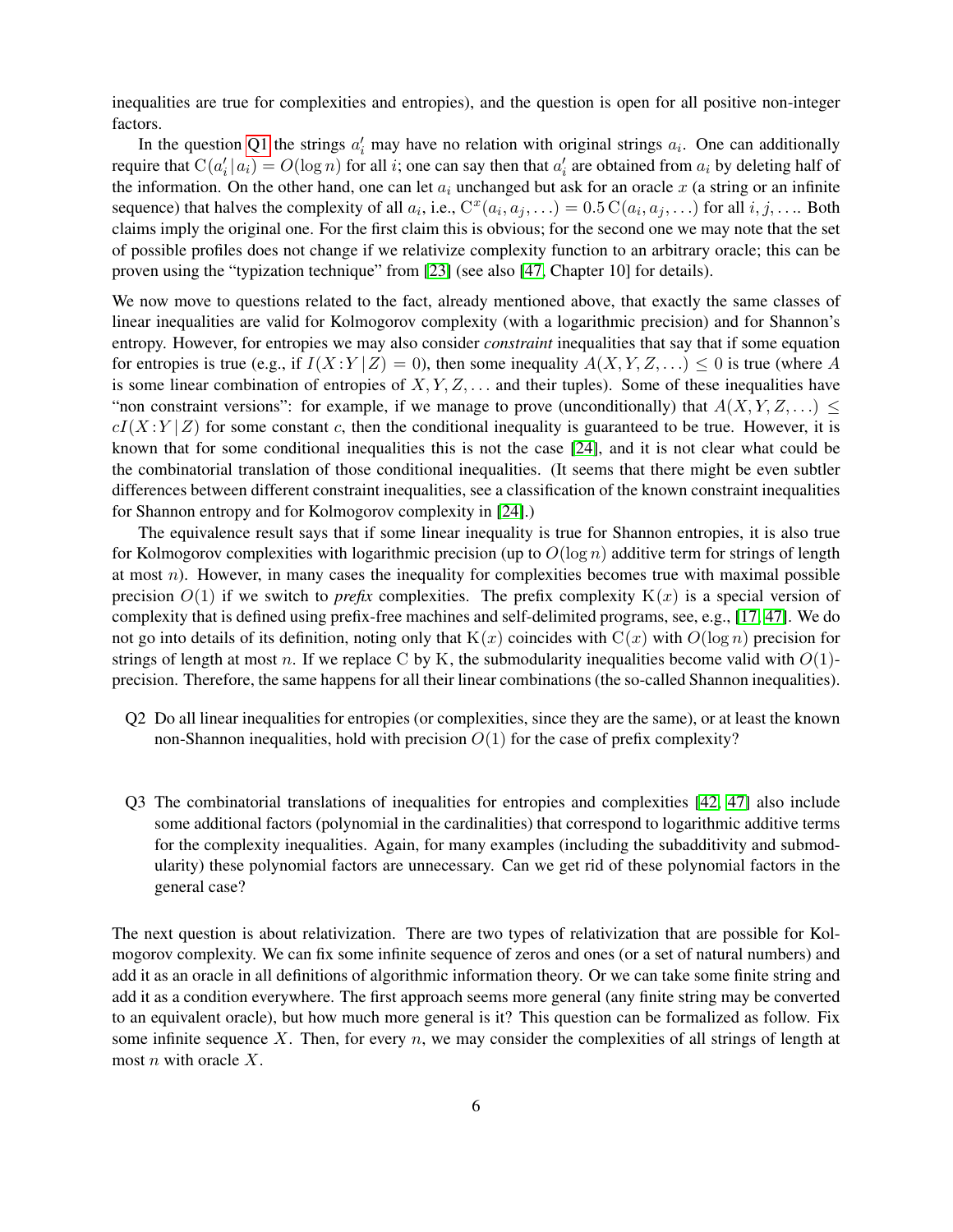Q4 Does there exist a finite string  $x_0$  such that the conditional complexities of all strings (of length at most n) with condition  $x_0$  will coincide with  $O(\log n)$  precision with X-relativized complexities? If yes, how long does this string  $x_0$  need to be? Can we, for example, always find such a string  $X_0$  of length poly $(n)$ ?

One may ask the same question not for all strings of length at most  $n$ , but for polynomially many of them: Is it true that for any oracle X, for any n and for any set S that contains polynomially (in n) many strings of size at most n, there is a string  $x_0$  such that the oracle X changes the complexities of the elements of S in the same way as the condition  $x_0$ , up to  $O(\log n)$  precision?

# <span id="page-6-0"></span>3 Information-theoretic properties

This rather vague title means, informally speaking, that we are interested in the properties of finite objects that can be expressed in the language of the information theory. For example, one can observe that information contained in every string x is "divisible" in the following sense: one can find two strings  $x_1$  and  $x_2$  of complexity  $C(x)/2$  that together contain all the information in x, i.e.,  $C(x|x_1, x_2) = 0$  (all with logarithmic precision). This is an information-theoretic result: we do not care whether strings  $x, x_1, x_2$  start with 0 or 1, what exactly their length is, etc., (but care about their complexity).

Then some general and not quite well-defined question arises: is the complexity of a string x its *only* information-theoretic characteristic? Can it happen that two strings x and  $x'$  with the same complexity have drastically different information-theoretic behavior? Here is one way to formalize this question:

Q5 For a given string x and given k, we consider the set of profiles of  $(k + 1)$ -tuples  $(x, y_1, \ldots, y_k)$  for all k-tuples  $y_1, \ldots, y_k$ . This set depends only on x; is it true that this set (for given k), considered with logarithmic precision, depends only on the *complexity* of x?

We may equivalently ask this question for all random (incompressible) strings of a given length. Indeed, every string x of complexity k is "informationally close" to some random string of length  $k$ , namely, to the shortest program for x. Here two strings x and y are called *informationally close*, if the information distance

$$
d(x, y) = C(x|y) + C(y|x)
$$

between them is small. It is easy to see that the set mentioned in our question is almost the same for informationally close string. So, if our question has a positive answer (complexity is the only important information-theoretic property), this fact can be considered as a finite analogue of Kolmogorov's 0-1-law for invariant properties of random sequences.

Another way of distinguishing strings of the same complexity can be the following one. Given a string x of complexity n, and some  $m < n$ , we can study the axiomatic power of the statement  $C(x) > m$ , in particular, the complexity of the universal statements that follow from it. (Universal statements are statements about non-termination of some program in an optimal programming language, and their complexity is the length of this program, see [\[12\]](#page-20-1) for details.) If x and  $x'$  have small information distance, then we can positively check this, and therefore the high complexity of x provably implies (almost as) high complexity of  $x'$ and vice versa. So the axiomatic power of a string (in the sense explained above) is an invariant property.

Q6 Does the axiomatic power distinguish strings of the same complexity?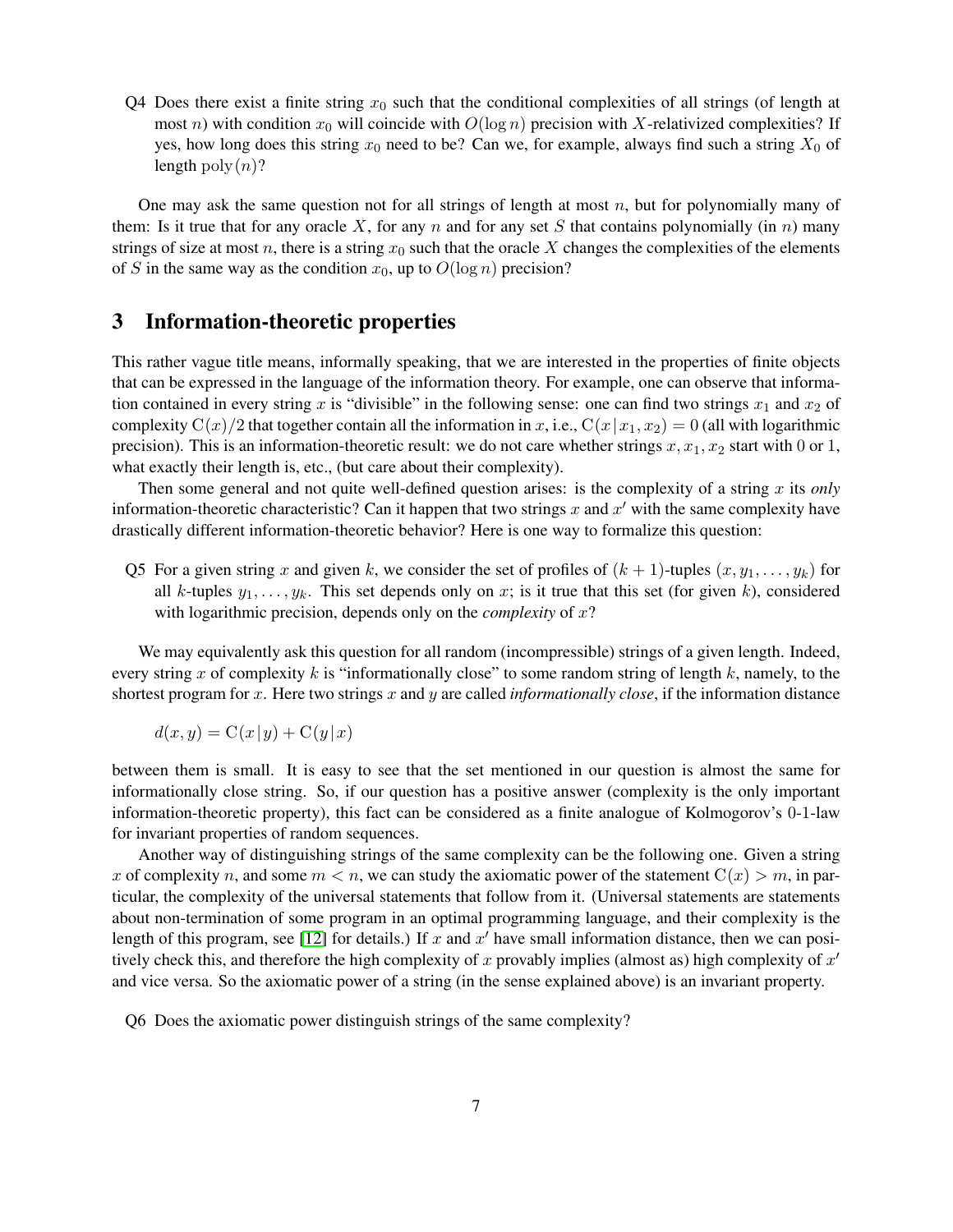*Remark.* In fact, algorithmic statistics does distinguish strings of the same complexity using more subtle properties of strings like the *Kolmogorov structure function* that (for a given string x) is defined as

 $k \mapsto$  minimal log-cardinality of a finite set of complexity at most k that contains x;

note that here we speak not only about complexity of strings, but also about complexity of finite sets of strings (defined as the complexity of their encodings).

Kolmogorov structure function is well studied in algorithmic statistics; it can be defined in several equivalent ways (resource-bounded complexity,  $(\alpha, \beta)$ -stochacticity, computational/logical depth, see, e.g., the survey [\[51\]](#page-23-4) for details and historical information).

However, this is a rather subtle property of a string x that can be drastically different for two strings x and  $x'$  that are informationally close (in terms of algorithmic statistics, one of them can be stochastic while there other is far from being stochastic). If we are interested in this kind of properties, we should modify the definition of informationally close strings using the total complexity  $CT(x|y)$  defined as the length of a minimal *total* program that maps y to x. But this goes beyond the scope of our survey.

# <span id="page-7-0"></span>4 Extracting common information

When we switch from individual strings to pairs of strings, we get a much more diverse landscape: the complexity profile of a pair  $(x, y)$ , i.e., a triple  $(C(x), C(y), C(x, y))$ , does not determine the informationtheoretic properties of the pair  $(x, y)$ . This was found long ago by Gács and Körner who realized that there are pairs with the same profile and for one pair the "mutual information"  $I(x:y) = C(x) + C(y) - C(x, y)$ is extractable and for the other one it is not [\[19\]](#page-21-8). Extractability means that the diagram of Figure [1](#page-3-0) can be understood literally: there are three strings  $(p, q, r)$  that correspond to the three parts of the diagram. This means that

- $p, q, r$  are independent (have mutual information close to zero);
- x is informationally close to  $(p, q)$ ;
- y is informationally close to  $(q, r)$ .

Then we can say that x and y have common information q, while x (in addition to the common part q) has some private part p, and y (in addition to q) has some private part r. It is easy to see that in this case complexities of p, q and r respectively are  $C(x|y)$ ,  $I(x:y)$ ,  $C(y|x)$ , and that  $C(q|x)$  and  $C(q|y)$  are close to 0.

A second way to define the extractability of mutual information: there exists a string q of complexity close to  $I(x: y)$  that is simple relative to both x and y. Then p and r can be chosen as the minimal programs to produce x and y given q.

And a third way to define extractability: there exists a string q of complexity  $I(x:y)$  that makes x and y independent, i.e.,  $I(x:y|q) = 0$ .

It is easy to check that all these definitions are equivalent, and, furthermore, if a string  $q$  certifies extractability of mutual information in one way, then it also certifies it in the other two. In a very intuitive sense (or rather, three senses) the string q represents the *common information* in x and y.

To summarize: the mutual information  $I(x:y)$  is just a number, but for some x and y this mutual information can be "extracted," or "materialized" in the form of a string, and then this string is called the common information in  $x$  and  $y$ .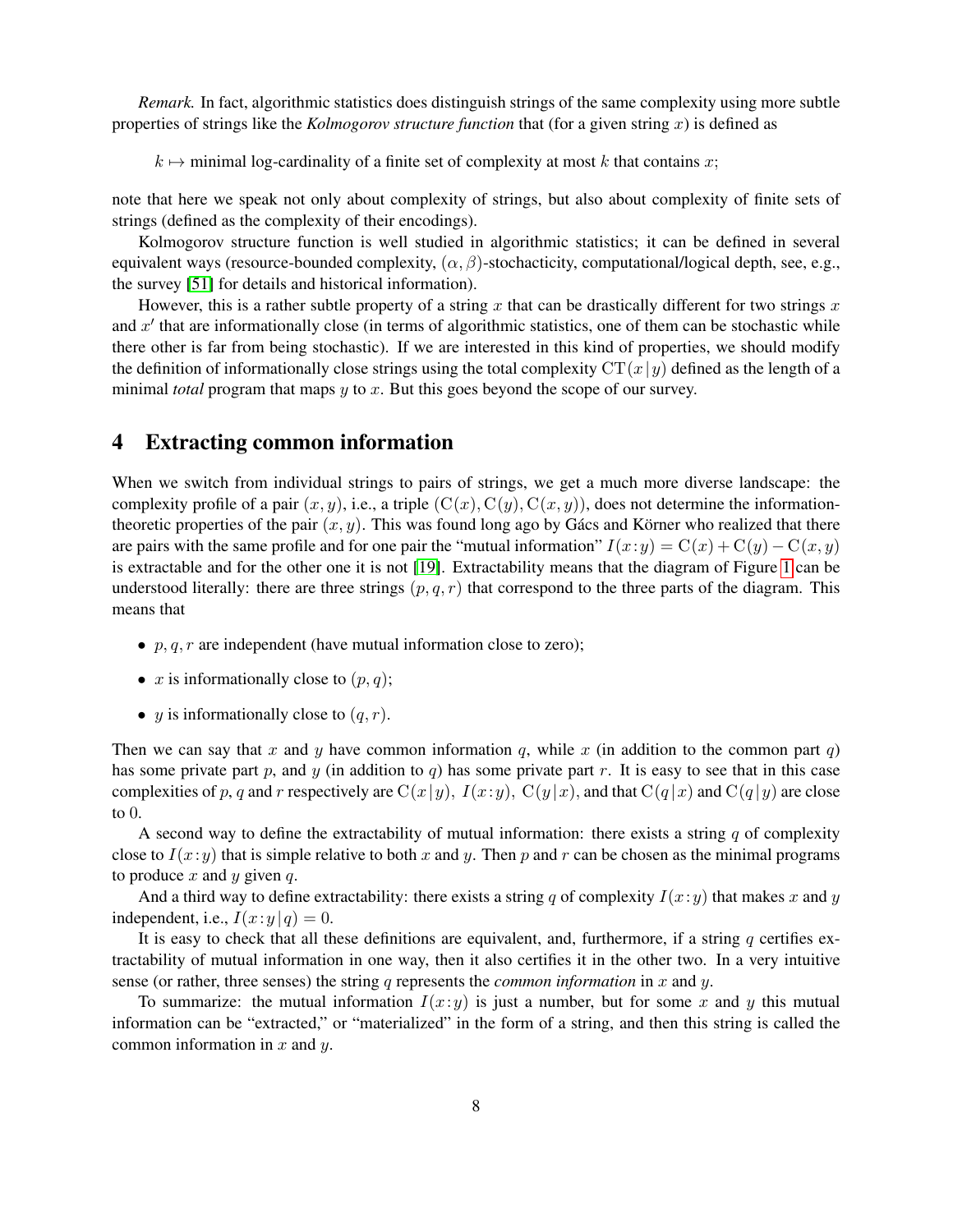It is easy to find strings where common information can be extracted. Just take independent  $p, q, r$ and let  $x = (p, q)$  and  $y = (q, r)$ . Proving non-extractability is a more difficult task. Gács and Körner proved [\[19\]](#page-21-8) that the repeated sampling of dependent random variables leads (with high probability) to two strings that do not have extractable mutual information, except for some trivial cases. Many other examples of pairs with non-extractable mutual information were constructed later. In particular, Muchnik showed that for a random pair of incident line and point on a finite affine plane those line and point have non-extractable mutual information [\[35\]](#page-22-3). Still quantitatively this phenomenon is not well understood.

Quantitative understanding means that we want to measure how far is the pair  $(x, y)$  from the situation we described above (that can be called "full extractability"). Different equivalent definitions of extractability lead to different measures.

#### Gray–Wyner profile

For strings  $(x, y)$  with (fully extractable) common information there exists a string q such that  $C(q) =$  $I(x:y)$ ,  $C(x|q) = C(x|y)$ , and  $C(y|q) = C(y|x)$ . This motivates the following definition: for a given pair of strings  $(x, y)$  we consider all triples of integers  $(\alpha, \beta, \gamma)$  for which there exists some q with  $C(q) \leq \gamma$ ,  $C(x|q) \leq \alpha$  and  $C(y|q) \leq \beta$ . We call this set the *Gray–Wyner profile* of the pair  $(x, y)$ ; the Shannon's version of this notion for independent samples of random variables was considered in [\[20\]](#page-21-9). Fully extractability of common information means that Gray–Wyner profile contains the triple  $(I(x:y), C(x|y), C(y|x))$  (up to logarithmic terms, as usual). In fact, for strings with extractable common information the Gray–Wyner profile is maximal. We also know the tight *lower* bound for the Gray–Wyner profile, i.e., we can give an example of a pair where the Gray–Wyner profile is minimal [\[47,](#page-23-1) Chapter 11].

Q7 Determine the Gray–Wyner profiles for specific examples of pairs where the mutual information is not extractable (e.g., for a random pair of incident line and point on the affine plane and for Gács– Körner example; in the latter case one may hope to adapt the results from [\[20\]](#page-21-9)). Describe all possible Gray–Wyner profiles for pairs of strings. (The same questions can be asked for Wyner profile and extended profile defined below.)

#### Wyner profile

As we mentioned above, for a pair  $(x, y)$  with (fully extractable) common information one can find a string q of complexity  $I(x: y)$  that makes x and y independent, i.e.,  $I(x: y | q)$  is (almost) zero. If we do not bound the complexity of q, such a string (that makes x and y independent) always exists, we may let  $q = x$  or  $q = y$ . The question is how much we can decrease the complexity of q while keeping  $I(x:y|q)$  reasonably small. This can be formalized as follows: the *Wyner profile* of the pair  $(x, y)$  is the set of all  $\alpha$  and  $\beta$  such that there exists some q such that  $C(q) \leq \alpha$  and  $I(x:y|q) \leq \beta$ . An analogous question for Shannon's entropy was raised by A. Wyner in the classical paper [\[52\]](#page-23-5).

#### Extended profile

There are other ways to measure the extractability of common information, e.g., one may look at the maximal complexity of q such that both  $C(q|x)$  and  $C(q|y)$  do not exceed some  $\alpha$ . All these measures can be derived from the most informative one that can be called the *extended profile* and is defined as follows: consider all strings q and for each of them consider the profile of the *triple*  $(x, y, q)$ . The set of all these profiles is called the *extended profile* of the pair  $(x, y)$ .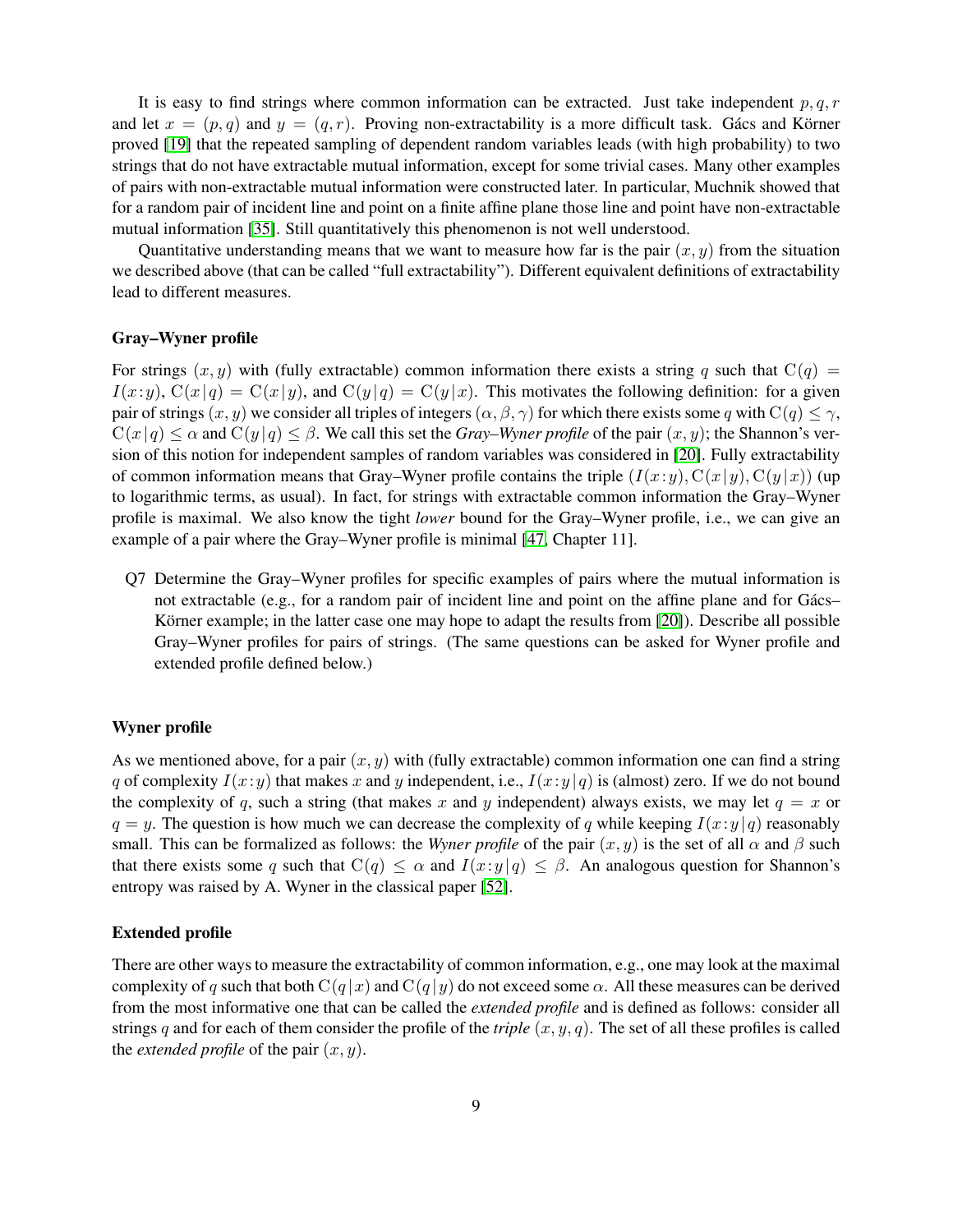A profile of a triple is a point in 7-dimensional set, but for fixed x and y we have three quantities (that form the profile of a pair) fixed, so essentially the extended profile is a four-dimensional set. Note that the Gray–Wyner profile was three-dimensional, and the Wyner profile was two-dimensional. So a natural question arises:

Q8 Does the extended profile contain more information about  $(x, y)$  than the Gray–Wyner profile, or Wyner profile? Is it possible to find two pairs that have (almost) the same Gray–Wyner or Wyner profiles but significantly different extended profiles? Does the Gray–Wyner profile determine the Wyner profile? Does the Wyner profile determine the Gray–Wyner profile? Do we get even more information if we consider a tuple of strings  $(q_1, \ldots, q_k)$  instead of one string q in the definition of the extended profile?

As we have mentioned, all the notions (and most results) of the algorithmic information theory can be relativized by adding some oracle to all computations. It is easy to see that relativizing the complexity function by *any* oracle does not increase the complexity of a given string. On the other hand, relativizing the complexity function by a *random* oracle does not decrease the complexity of a given string with probability close to 1. So, a random oracle does not change the complexity profile of given tuple of strings. However, it is not obvious whether the same is true for more complicated information-theoretic properties of strings. Here is one natural question of this type.

<span id="page-9-0"></span>Q9 Is it true that *random* oracles do not change the Gray–Wyner profile with high probability? A similar question can be asked for other types of profiles we considered.

In [\[34\]](#page-22-4) a positive answer to this question was proven for stochastic tuples of strings, using the restricted algorithmic Ahlswede–Körner lemma, which takes us to the next section.

# <span id="page-9-2"></span>5 The Ahlswede–Körner lemma and Kolmogorov complexity

It was suggested in [\[34\]](#page-22-4) that [Q9](#page-9-0) is linked with the (seemingly technical) problem that we bring up in this section. Actually, the questions [Q10](#page-9-1) and [Q11](#page-10-0) below are stand-alone problems that are interesting in their own right. These questions are also connected with a more general problem of extraction of common information (see the discussion on this type of problems in [Section 7\)](#page-13-0).

<span id="page-9-1"></span>Q10 Is it true that for every pair of strings  $(x, y)$  of complexity at most n and for every string z there exists another string  $z'$  such that the complexity values

$$
(C(x|z), C(y|z), C(x, y|z))
$$
\n<sup>(1)</sup>

are equal (with a logarithmic precision) to

$$
(C(x|z'), C(y|z'), C(x, y|z')) \tag{2}
$$

and at the same time  $C(z'|x, y) = O(\log n)$ ?

We do not require in this question that  $z'$  is simple relative to z as well, it would be too much: in the case  $x = y$  this would require extracting the mutual information from x and z.

This statement is the algorithmic information theory version of the Ahlswede–Körner lemma in the Shannon information theory (where it is proven for independent samples of random variables, see [\[2\]](#page-20-2)).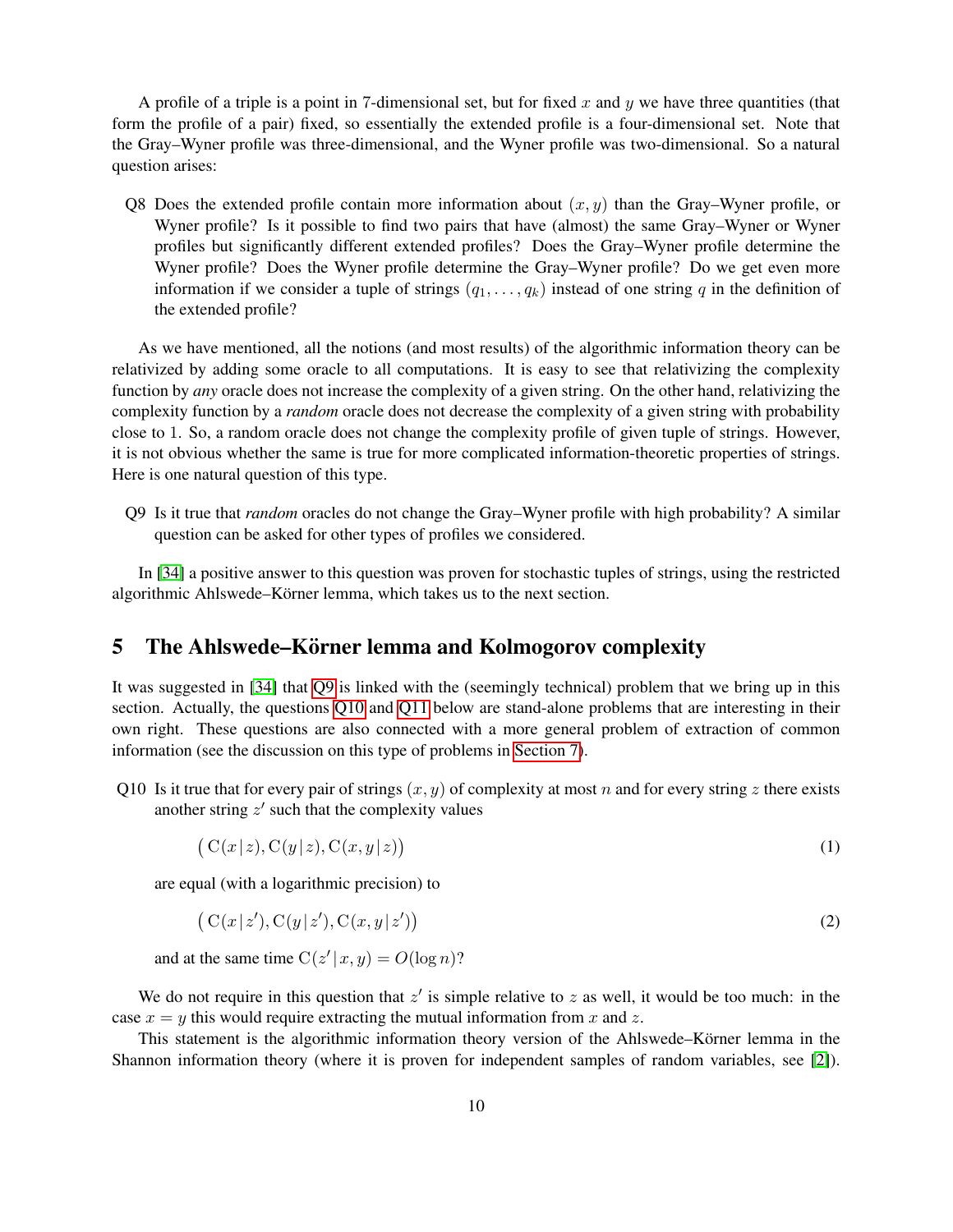

Figure 3: Question [Q10](#page-9-1) in a picture. Six areas of the same color (on the left and on the right) represent equal complexity quantities. The vanishing information quantity is shown in white.

There is also a partial result for the algorithmic information theory version: the claim is true if the pair  $(x, y)$ is stochastic (i.e., is an element of almost maximal complexity in a simple finite set, see [\[47,](#page-23-1) Section 14.2]). This result can be partially constructivized: the string  $z'$  can be computed given  $(x, y)$ , the profile of  $(x, y)$ , by a double exponential time algorithm (that also gets oracle access to the set that appears in the definition of the stochasticity).

<span id="page-10-0"></span>Q11 Can the double exponential runtime be improved?

# <span id="page-10-1"></span>6 Communication problems: Shannon and algorithmic version

Multi-source network coding problems have been extensively studied in the context of Shannon's information theory. In these problems we are given a network (a directed graph), where some nodes are associated with input *sources* (mutually correlated random variables, usually with some properties of ergodicity), and some nodes are *terminals*, which wish to reconstruct specific parts of the input data. The edges play the role of communication channels with limited capacities. The aim is to establish the relation between the entropy profile of the input sources and the capacities of the edges that allow vertices to perform encoding/decoding satisfying the capacity constraints and allow the terminal nodes to obtain the desired data.

Such problems can be studied in the framework of algorithmic information theory as well, where the data are represented by strings, and their correlations are measured in terms of Kolmogorov complexity. One specific example, motivated by the problem of *Gray–Wyner profile* discussed above, is shown in [Fig. 4.](#page-11-0) At the *source* (the leftmost vertex) both strings x and y are known. Three channels of bounded capacity (the dotted lines) connect the source with three intermediate nodes, and then the unlimited capacity channels (the solid lines) connect intermediate nodes with terminals (two vertices on the right) that should output messages x and y (respectively). For this network we ask whether there exist some messages on all edges that have complexity bounded by the edge capacity such that no new information is created at every vertex (the outgoing messages are simple given the incoming ones). There are three edges of bounded capacity, so we look for three messages: q of complexity at most  $\gamma$  for the middle edge, and p and r of capacities at most  $\alpha$  and  $\beta$  for the top and bottom edge. (The edges of unbounded capacity may just transmit all the available information.) The messages p and q together should be enough to reconstruct x, so  $C(x|q) \leq \alpha$ ; for the same reasons,  $C(y | q) \leq \beta$ . So, if the information transmission problem is solvable, the triple  $(\alpha, \beta, \gamma)$ belongs to the Gray–Wyner profile. The reverse statement is also true: if there is some q such that  $C(q) \leq \gamma$ ,  $C(x|q) \leq \alpha$ , and  $C(y|q) \leq \beta$ , then we can let p and q be the shortest programs that transform q to x and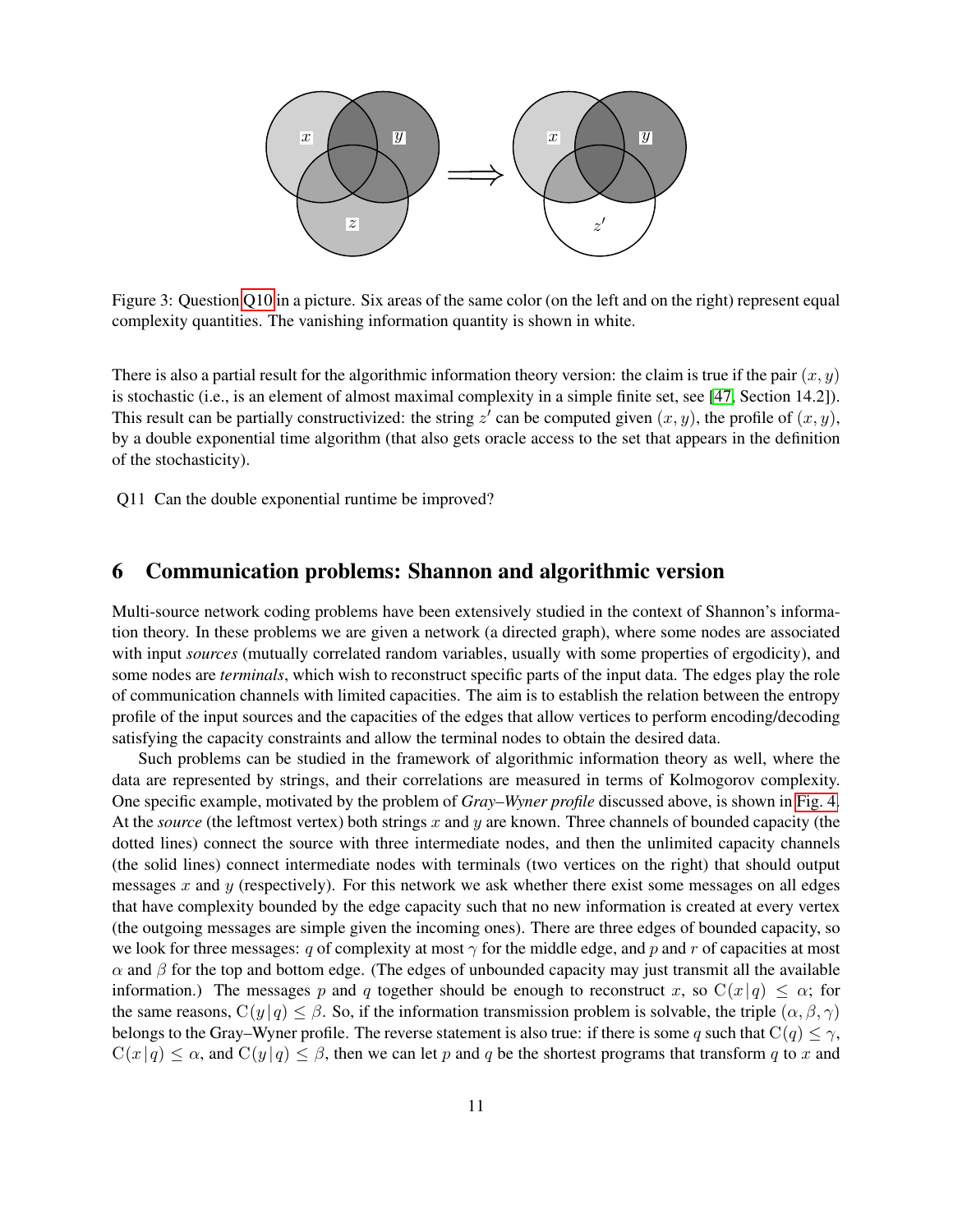<span id="page-11-0"></span>

<span id="page-11-1"></span>Figure 4: Network information transmission problem that corresponds to Gray–Wyner profile.



Figure 5: Three cuts provide three necessary conditions for the points in the Gray–Wyner profile.

y, respectively. The only missing conditions are that  $p, q, r$  are simple given x and y (the information transmission problem requires that no new information appears in the leftmost vertex). If this is not the case, we can replace  $p, q, r$  by other strings that have the required properties (have correct lengths and are enough to reconstruct x and y) found by search; note that the properties are computably enumerable, so we can wait until the first triple appears, and this triple will be simple given x and y. We reformulated the notion of Gray–Wyner profile in terms of a multi-source information problem. For each network there are simple conditions corresponding to the information flow through each cut of the network that are necessary for satisfying the constraints (derived as in the max-flow min-cut theorem, see [\[47,](#page-23-1) Chapter 12] for the details).

For example, for the Gray–Wyner network one can consider three cuts (Figure [5\)](#page-11-1). The first one says that p, q, r together should provide enough information to reconstruct x, y, so the triple  $(\alpha, \beta, \gamma)$  can be in the Gray–Wyner profile only if  $\alpha + \beta + \gamma \ge C(x, y)$ . The second and third cuts show that  $\alpha + \gamma \ge C(x)$  and  $\beta + \gamma \geq C(y)$  for every point in the Gray–Wyner profile.

We get some upper bound for the Gray–Wyner profile, and this upper bound is reached if the common information exists. For the cases where the common information does not exist, the Gray–Wyner profile is smaller, and these necessary conditions are no longer sufficient.

For some other networks the information flow conditions are not only always necessary but also always sufficient. One of the first examples was Muchnik's theorem on conditional codes [\[32\]](#page-22-5) that deals with the network in [Fig. 6.](#page-12-0) Here the terminal needs to reconstruct x knowing y, and gets some information about  $x$  through the bounded channel; how much information does it need? In other words, we are looking for a program p that is simple conditional on a string x and that produces x given a string  $y$  as a condition. Obviously, the size of such a program cannot be less than  $C(x|y)$ , which is by definition the length of the shortest program that transforms  $y$  (known to the receiver) to  $x$ . The difficulty is that the sender does not know  $y$  (if it knew  $y$ , then such a program could be found by search: we need only to know its length, and this is logarithmic amount of information).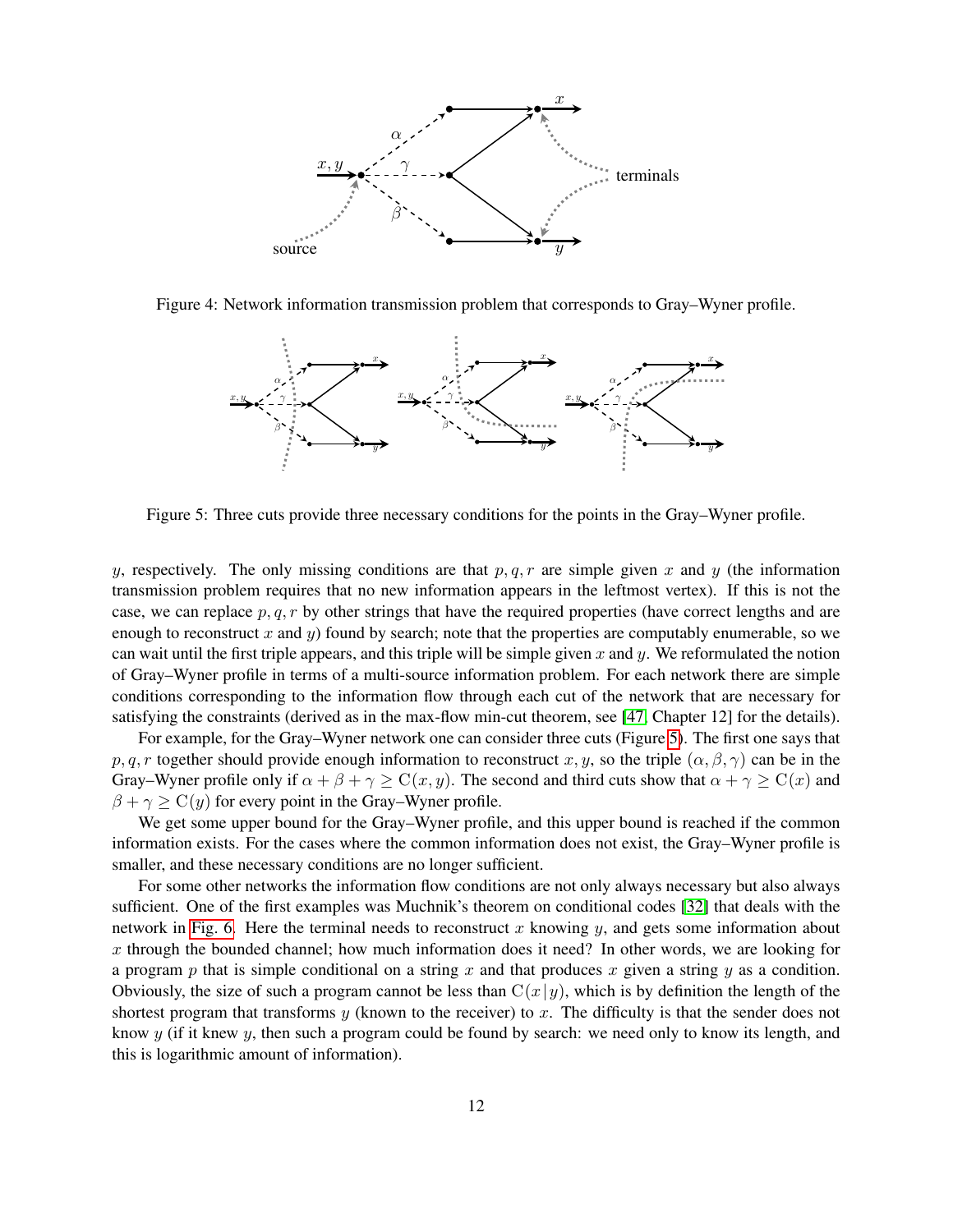

<span id="page-12-2"></span><span id="page-12-0"></span>Figure 6: Network information transmission problem for the Muchnik conditional codes theorem.



Figure 7: Network information transmission problem for the Slepian–Wolf theorem.

This problem has the following interpretation. Suppose that Alice wants to send a document  $x$  to Bob, who holds an older version  $y$  not known by Alice. Then Alice would like to get a short description of x given y (something like a  $diff$  file), without having  $y$ .<sup>[3](#page-12-1)</sup> Muchnik's theorem demonstrates that, surprisingly, the absence of  $y$  does not cost too much the sender: the "overhead" is only logarithmic. That is, there exists a program p of length  $C(x|y) + O(\log C(x, y))$  producing x conditioned by y such that  $C(p|x) = O(\log C(x, y))$ . (In the next section we shall see that in some circumstances the program p can be found efficiently.) Thus, the capacity of the bounded channel in [Fig. 6](#page-12-0) is necessarily at least  $C(x|y)$ , and Muchnik's theorem guarantees that this capacity is essentially sufficient.

Another network for which the information flow conditions are always sufficient, is the Slepian–Wolf network in [Fig. 7;](#page-12-2) it was considered in [\[48\]](#page-23-6) in the Shannon information theory setting; the algorithmic information theory version was studied in [\[43\]](#page-22-6) (English version [\[44\]](#page-22-7)),[\[56\]](#page-23-7), [\[9\]](#page-20-3). Here the receiver wants to know both strings x and y, and two senders know x and y respectively. The first is allowed to send  $\alpha$  bits, while the second is allowed to send  $\beta$  bits. For which  $\alpha$  and  $\beta$  is this possible? Note that for unbounded  $\beta$ we get the previous information transmission problem.

There are information flow bounds:

- $\alpha + \beta \geq C(x, y)$ , since the receiver should reconstruct the pair  $(x, y)$  having only  $\alpha + \beta$  bits of information;
- $\alpha \geq C(x|y)$ , since the bottom sender and the receiver together initially know only y, and should reconstruct x getting  $\alpha$  bits of information;
- $\beta \geq C(y|x)$ , for symmetric reasons.

Slepian and Wolf [\[48\]](#page-23-6) proved in the Shannon information theory setting that these information flow conditions are not only necessary, but also sufficient. Algorithmic information versions of this theorem with increasingly better parameters were obtained in [\[43,](#page-22-6) [44,](#page-22-7) [56,](#page-23-7) [9\]](#page-20-3). The strongest result is in [\[9\]](#page-20-3) and it says

<span id="page-12-1"></span><sup>3</sup>This problem is known as *document exchange* and also as *information reconciliation* in the theoretical computer science (TCS) literature, and as *asymmetric Slepian–Wolf coding* and also as *compression with side information at the receiver* in the information theory (IT) literature. Typically the scenario in TCS is that the Hamming distance or the edit distance between x and y is small, and in IT that x and y are realizations of random variables X and Y with small entropy  $H(X|Y)$ . The corresponding scenario in Kolmogorov complexity (namely  $C(x|y)$  is small) is arguably the least restrictive one in this group.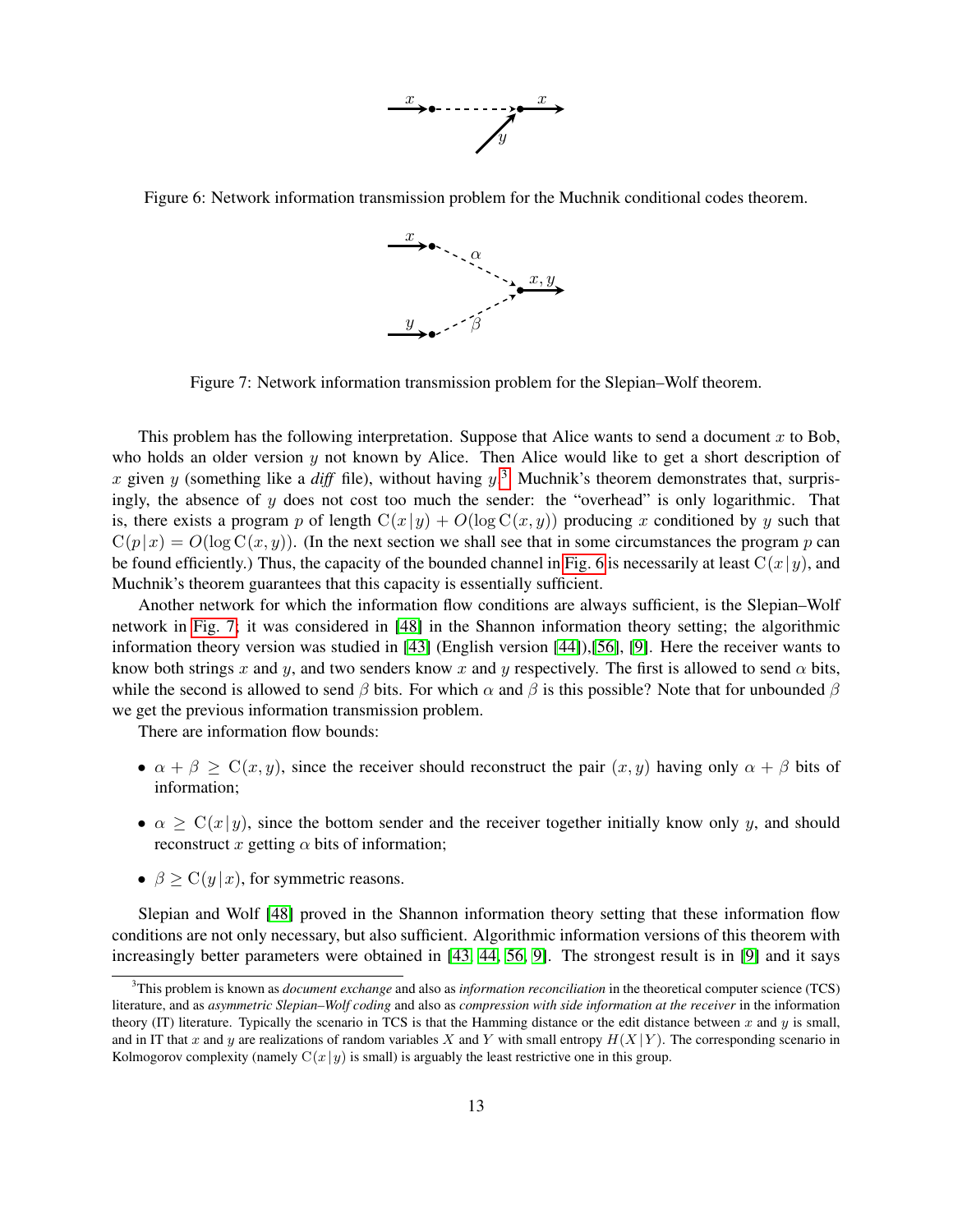that the senders can use probabilistic polynomial-time algorithms to find messages of lengths  $\alpha$  and  $\beta$  (plus  $\log^2(n/\epsilon)$  overhead) that solve the Slepian–Wolf transmission problem with probability  $(1 - \epsilon)$ , provided of course that  $\alpha$  and  $\beta$  satisfy the necessary information flow conditions.<sup>[4](#page-13-1)</sup>

We see that there are non-trivial results of both types (when the information flow conditions are sufficient and when they are not). So we come to the following question:

Q12 For which networks are the information flow conditions sufficient for the existence of a solution?

The relation between Shannon and algorithmic information theory approaches to network flow is not well understood. The Shannon information theory considers random variables as sources (and wants to reconstruct them at the destinations). To compare it with algorithmic setting, we consider strings obtained by N independent samples of all the variables. If the information flow is achievable in the Shannon's sense, then one can use the same coding/decoding functions to solve the problem in the algorithmic setting (though maybe it does not give us logarithmic precision). The reverse direction looks even less clear: the reason is that the algorithmic setting is non-uniform and "advices" of logarithmic size are allowed in the intermediate vertices.

Q13 Is the reverse statement true? If the information flow is not achievable in the Shannon's sense for independent samples of random variables, may it happen that with high probability the corresponding algorithmic information flow problem is solvable for those samples? More generally, what are the connections between algorithmic and Shannon's multi-source information theory?

Even for the Slepian–Wolf network where there are results for both Shannon and algorithmic settings, the parallelism between them is quite perplexing: none of these theorems can currently be derived from the other one.

Q14 Is there a natural statement that would imply both the Slepian–Wolf theorem and its algorithmic version?

# <span id="page-13-0"></span>7 Search-to-profile reductions

We started from inequalities for Kolmogorov complexities of tuples; they are universal statements saying that something is true for all strings. Then we considered some results that have the more complicated  $\forall A \exists B$ -form: for example, the Slepian–Wolf theorem guarantees that for every strings x, y and for all triples of numbers that satisfy the information flow constraints, one can find suitable messages for transmission. The obvious statement about the divisibility of information that we use as the opening example in Section [3](#page-6-0) also has this form.

We can associate to a true ∀A ∃B-statement the natural *search* problem: on input A, find a B that certifies the truth of the statement, and, furthermore, one may ask whether this problem can be effectivized, i.e., (a) whether an object  $B$  can be found effectively, or even better, (b) whether it can be found efficiently. Since the complexity function is non-computable, it is natural to assume that the complexity profile of the input strings (from  $A$ ) is also given. For some search problems the answer to question (a) is now positive in a rather trivial way. This is so, because for some problems, if we have the profile, we can effectively

<span id="page-13-1"></span><sup>4</sup>Note that the senders do not know each other data and, thus, the problem in [Fig. 7](#page-12-2) is that of *distributed compression*. The interpretation of the Slepian-Wolf theorem is that, amazingly enough, distributed compression can achieve the same compression lengths as centralized compression (in which the senders share data and collaborate).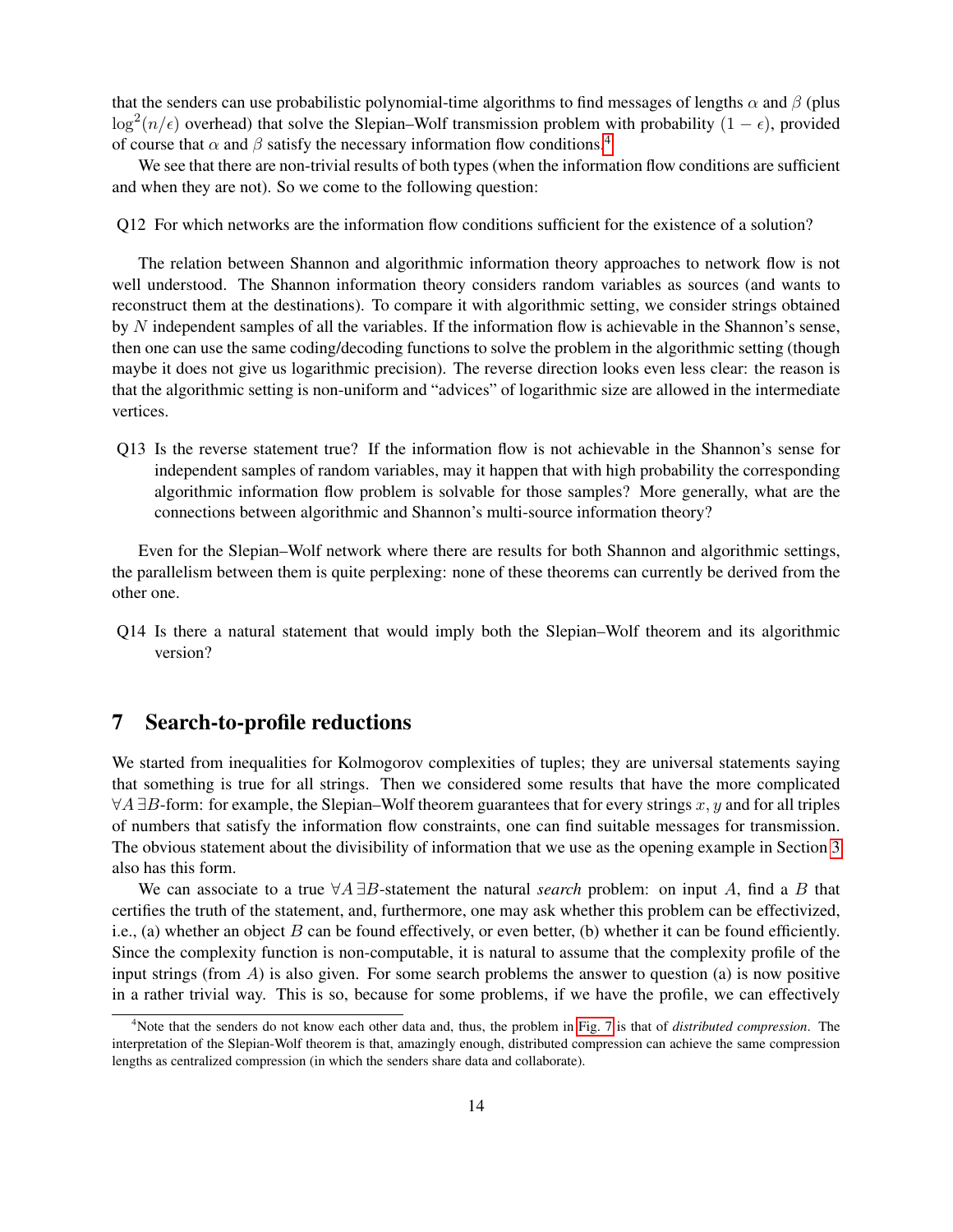enumerate a list of "suspects" that is guaranteed to contain an object  $B$  and, therefore, eventually we will find B. This type of search is, alas, very slow. For other problems, even with the profile in our hands, we cannot effectively enumerate a list of suspects as above and, for them, even a slow search procedure (not to mention an efficient one) would be remarkable. Thus the real question is: For a  $\forall A \exists B$ -problem, if we are given the profile of the objects in  $A$ , is there a non-trivial search algorithm that finds  $B$ ? In case the answer to this question is 'yes', we say that the problem admits a *search-to-profile* reduction.

For illustration, suppose we want to find a shortest or close to shortest program of a string  $x$  (arguably the primary search problem in Kolmogorov complexity). As it is well-known, there is no algorithm for this task (and this remains true even if we weaken a lot the optimality requirement, see for example [\[7,](#page-20-4) Lemma 6.2]). On the other hand, having the profile of the input (which in this case consists of only  $C(x)$ ) helps because we can run in parallel all programs of length  $C(x)$  until one of them produces x. Running in parallel all programs of the given length is an extremely long procedure.<sup>[5](#page-14-0)</sup> Surprisingly, if we are content to find a program for x whose length may be slightly greater than the optimal value (with an overhead of size  $O(\log^2 |x|)$ ) and also allow a small probability of failure, then we can do the search in *probabilistic polynomial time*.

This efficient procedure actually works for the following more general problem: Find a close to shortest program for a string x conditioned by a string y (the optimal size of such a program is by definition  $C(x|y)$ ). Muchnik's Theorem, discussed on page [13,](#page-12-0) says that there exists an algorithm which on input x, and provided with some help information about the pair  $(x, y)$  of length only  $O(\log C(x|y))$  bits, returns a program of x conditioned by y of length  $C(x|y)+O(\log C(x|y))$ . The help information in the original ver-sion of Muchnik's Theorem is a mystery, as it arises from a technical component of the proof given in [\[32\]](#page-22-5).<sup>[6](#page-14-1)</sup> Arguably, a more natural version of this result was proven in [\[8,](#page-20-5) [9\]](#page-20-3): there exists a probabilistic polynomial time algorithm that, on input x and an integer k with  $k \geq C(x|y)$ , outputs with probability  $1 - \varepsilon$  a program p for x given y of length  $|p| \le k + O(\log^2(|x|/\varepsilon))$ . This is relevant for the "document exchange" problem from page [13](#page-12-0) in which Alice wants to send a document  $x$  to Bob, who has an older version  $y$ . Even though Alice does not know y, she may know  $C(x|y)$  or an upper bound k for it, i.e., she may have an idea about how "far" is x from y.<sup>[7](#page-14-2)</sup> Note that in the above result the "help information"  $C(x|y)$  can be determined (with logarithmic precision) from the profile of the pair  $(x, y)$ . Thus, the problem of finding a short program for x given y, admits a *search-to-profile* reduction.

In a similar way, the results on the Slepian-Wolf coding problem from [\[56,](#page-23-7) [9\]](#page-20-3) mentioned in [Section 6,](#page-10-1) imply that this problem admits a *search-to-profile* reduction. In general, it may happen that all the results of the considered type can be effectivized. One may formulate the following bold conjecture:

*Search-to-profile reduction.* Given a tuple of strings  $(x_1, \ldots, x_k)$  and the profile of a bigger tuple  $(x_1, \ldots, x_k, y_1, \ldots, y_m)$  for some  $y_1, \ldots, y_m$  (but not the  $(y_1, \ldots, y_m)$  themselves), one can find (via a polynomial probabilistic algorithm) some  $y'_1, \ldots, y'_m$  such that the tuple  $(x_1, \ldots, x_k, y'_1, \ldots, y'_m)$  has profile logarithmically close to the one that is given.

Q15 Is this conjecture true or false? If it is false (it seems too optimistic to be true), what weaker versions hold true?

<span id="page-14-0"></span> $<sup>5</sup>$ This is an effective procedure but its runtime is larger than any computable function. An effective procedure with a non-</sup> computable runtime might look contradictory. But there is no paradox since the procedure works with the promise that its input is  $(x, \mathrm{C}(x)).$ 

<span id="page-14-1"></span><sup>&</sup>lt;sup>6</sup>In the papers [\[14,](#page-21-10) [36,](#page-22-8) [6,](#page-20-6) [50,](#page-23-8) [55\]](#page-23-9), which (roughly speaking) look at this problem from various angles, the help information is the seed of an extractor, or of a disperser (these are functions studied in the theory of pseudorandomness).

<span id="page-14-2"></span><sup>&</sup>lt;sup>7</sup>Still, unfortunately, the *decoding* process, i.e., running the program  $p$ , is not efficient. This is unavoidable, since there are strings for which the bounded-time complexity is significantly higher than the unbounded one.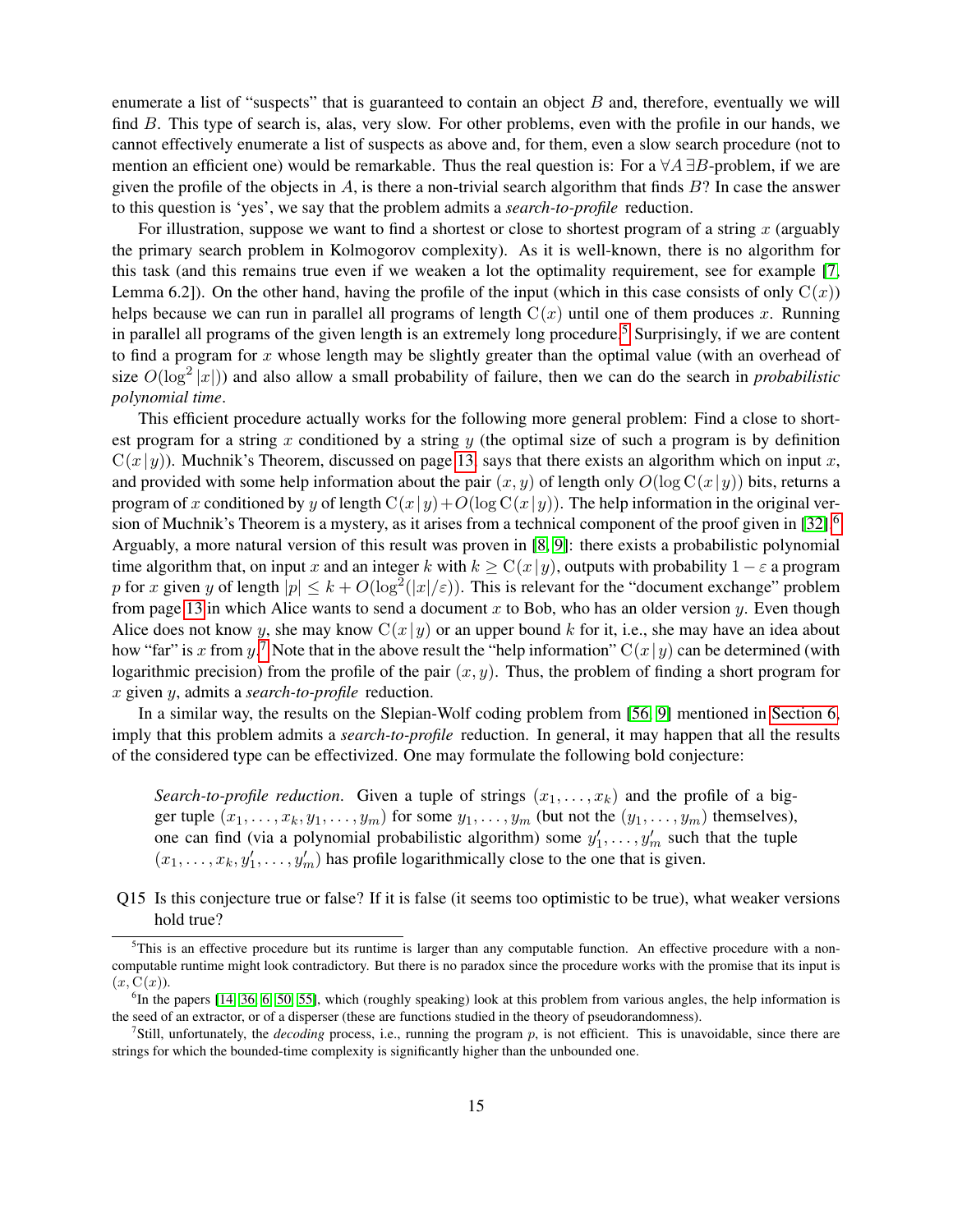There are several special cases when this question could be asked. For example, one may ask whether one can find effectively the messages for the Gray–Wyner information transmission problem when the pair  $(x, y)$ , its profile, and a point in its Gray–Wyner profile are given. Similar questions may be asked for Wyner profile and extended profile; see also [Q10](#page-9-1) in Section [5.](#page-9-2) Note that for the Gray–Wyner profile the messages could be found by exhaustive search since the requirements are computably enumerable. One can also restrict in the Gray–Wyner problem [\(Fig. 4\)](#page-11-0) the sum of the lengths of all three messages p, q, r and the length of the message  $q$  that both recipients receive; this also leads to computably enumerable requirements (and therefore exhaustive search is possible). Similarly, a string  $z'$  in [Q10](#page-9-1) (if it exists) can be found by brute force search given x and y and the complexity profile of  $(x, y, z)$ . However, even if such a z' exists, it is not clear whether it can be found efficiently.

In the previous questions we assumed that we are only given the complexity profile for *one* specific tuple of strings. We can extend the setting and consider an oracle that computes the complexity function  $C(x)$  for every string x. It is known, for example, that this oracle permits to find in polynomial time, for each  $n$ , and incompressible *n*-bit string  $x$ , see [\[10\]](#page-20-7). Can we do more with this oracle?

Q16 (Rather informal.) Which search problem can be solved efficiently (say, in probabilistic polynomial time) with an oracle that computes C?

We finish this section with the remark that a similar reduction property has been very recently noticed also in time-bounded Kolmogorov complexity [\[22,](#page-21-11) [28\]](#page-21-12).

# 8 Secret key agreement

In information-theoretical cryptography, the basic objects (messages, secret keys, shares of the secret, and so on) are represented by random variables, and the cryptographic strength of a secret key is measured by its Shannon entropy. This approach has many practical and theoretical advantages, but also some limitations. For example, if a random number generator produces a secret key that consists of only zeros, we cannot use this specific key in practice. However, in the framework of the Shannon's theory we have no vocabulary to complain about such a key: an individual value of a random variable is irrelevant, only the probability distribution in the whole makes sense.

In contrast, Kolmogorov complexity does allow us to talk about the "quality" of an individual instance of a secret key. Surprisingly, we still have no consistently developed framework of theoretical cryptography based on Kolmogorov complexity, even though some steps were done by Antunes et al. in [\[4\]](#page-20-8), who translated several cryptographic primitives (the one-time pad, secret sharing) in the language of Kolmogorov complexity. Some other results of this type were obtained by Muchnik in [\[33\]](#page-22-9).

We discuss here one specific cryptographic primitive, namely *secret key agreement* (which is pretty well studied in the context of Shannon's approach (see the classical papers [\[1,](#page-20-9) [31\]](#page-22-10) and more recent references in the surveys [\[37,](#page-22-11) [49\]](#page-23-10)), and recently in the framework of Kolmogorov complexity [\[45\]](#page-22-12)). We focus on secret key agreement for two parties (Alice and Bob). Let us assume that Alice and Bob possess some strings a and  $b$  that may be dependent (have mutual information). They want to use this fact to establish a common secret by communicating with each other via a public channel. They want to ensure that Eve, who initially has no information on a and b but overhears all communication messages, does not know anything about this common secret. In some natural setting it can be proven (under some minimal assumptions) that the size of this common secret can not exceed  $I(a:b)$ .

To make the question more formal, we must explain the "communication" between Alice and Bob in terms of Kolmogorov complexity. One way to do it is to say that every message (sent by Alice or Bob)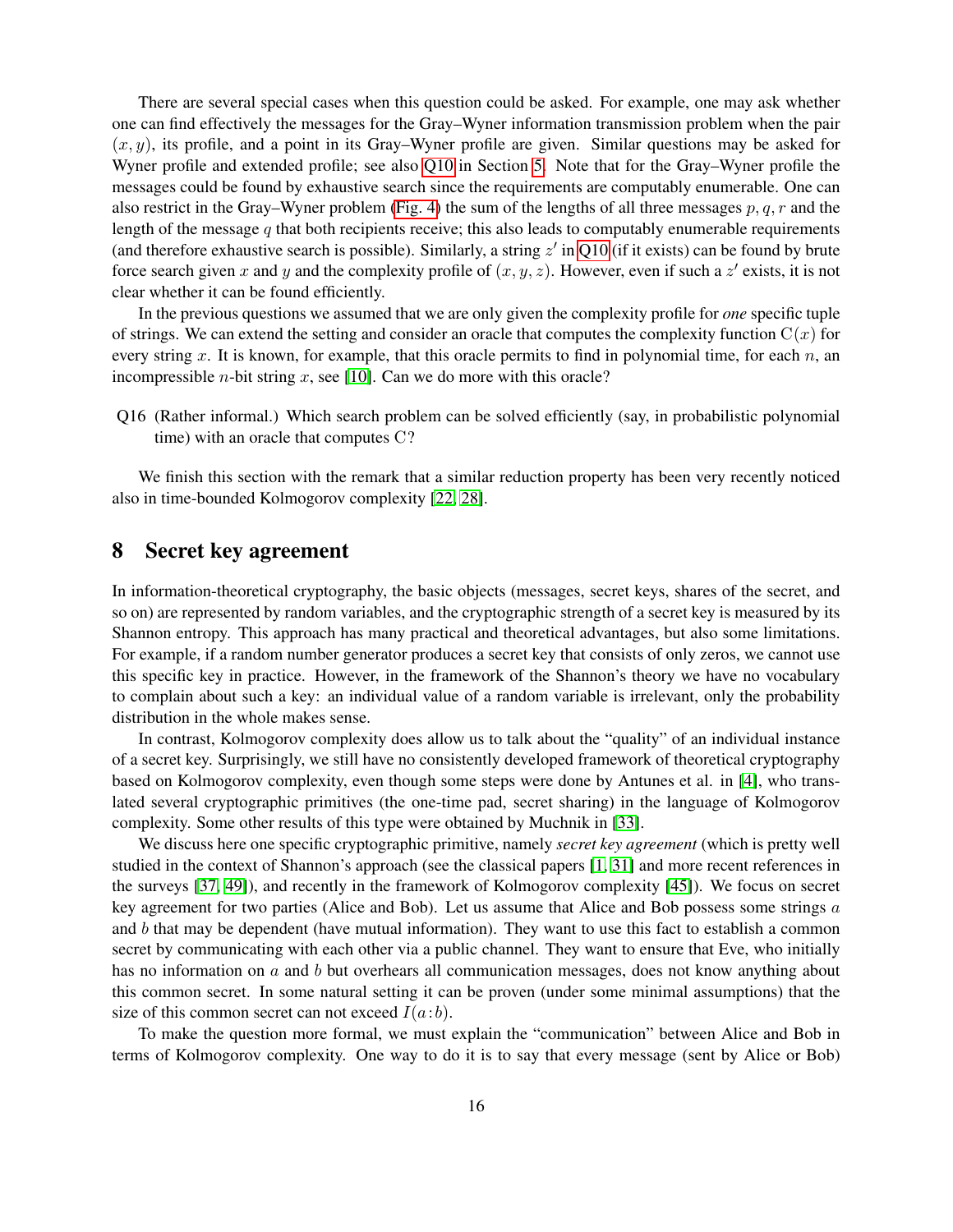must be "simple" (i.e., must have small Kolmogorov complexity) given the input data of this party and the previously received messages. More specifically, we consider a sequence of  $O(1)$  strings  $\Pi = (\pi_1, \ldots, \pi_k)$ . Informally,  $\pi_1$  stays for the first message of Alice,  $\pi_2$  is the response of Bob,  $\pi_3$  is the second message of Alice, etc. Formally we require that  $\pi_1$  is simple given a (Alice has no other information when  $\pi_1$  is sent),  $\pi_2$  is simple given b and  $\pi_1$ , then  $\pi_3$  is simple given a and  $\pi_2$  (we may add also  $\pi_1$  to the conditions, it does not change anything since  $\pi_1$  is simple given a), etc. Then, if some string c (common secret) is now known both to Alice and Bob (i.e., is simple with respect to a,  $\Pi$  and with respect to b,  $\Pi$ ), but the external observer has no information about it  $(I(c:\Pi) \approx 0)$ , then the complexity of c is at most  $I(a:b)$  with logarithmic precision.

An alternative formalism uses the standard notion of a communication protocol. We assume Alice and Bob fix in advance a communication protocol (which can be randomized, with private or public sources of randomness), and then apply this protocol to the given inputs  $a$  and  $b$ . The transcript of the protocol  $\Pi = (\pi_1, \ldots, \pi_k)$  is a sequence of messages computed according to the protocol rules. Now the number of messages (rounds)  $k$  can be an arbitrary number, not necessarily a constant. We assume that Eve knows the protocol and can intercept each message (but, of course, Eve does not know  $a$  and  $b$ ). It turns out that in this setting the upper bound for the common secret remains the same: Alice and Bob cannot agree (with non-negligible probability) on a secret key of size larger than  $I(a:b)$ . And this size of the key is achievable: there is a communication protocol that permits to Alice and Bob to get a secret key of size approximately (again, with a logarithmic precision)  $I(a:b)$ . (Technically, we must assume that the parties know in addition to a and b the complexity profile of  $(a, b)$ , which is only a logarithmic amount of information). The proofs of the lower and upper bounds can be found in [\[45\]](#page-22-12). It is also known that the optimal communication complexity of this problem (in the worst case) is  $\min\{C(a|b), C(b|a)\}\)$ , see [\[21\]](#page-21-13).

The following questions remain unsolved.

- Q17 Find the optimal communication complexity for various important examples of  $(a, b)$ , e.g., for a pair of strings with a given Hamming distance.
- Q18 We said above "of course, Eve does not know  $a$  and  $b$ ." But what if Eve knows something, i.e., she has c with  $I((a, b): c) > 0$ ? In other words, what is the optimal size of the secret key that can be achieved if Eve has some *a priori* information about a and b.

For example, the following setting is motivated by quantum cryptography: Alice and Bob hold n-bit strings  $x = x_1 \dots x_n$  and  $y = y_1 \dots y_n$ , Eve could somehow learn  $x_i$  and  $y_i$  for a small fraction of indices i, and in the remaining part (that Eve does not know) the bits  $x_i$  and  $y_i$  are significantly correlated. What can Alice and Bob (who do not know which bits are visible to Eve) do to create a common secret unknown to Eve, and what are the restrictions on the size of this secret and amount of communications needed?

In the multi-party version of secret key agreement we know how to compute the optimal size of the common secret key that can be obtained by the parties, but, unlike the two-party version, we do not know the communication complexity.

Q19 Find the optimal communication complexity in the multi-party of secret key agreement (see [\[45,](#page-22-12) [21\]](#page-21-13) for details).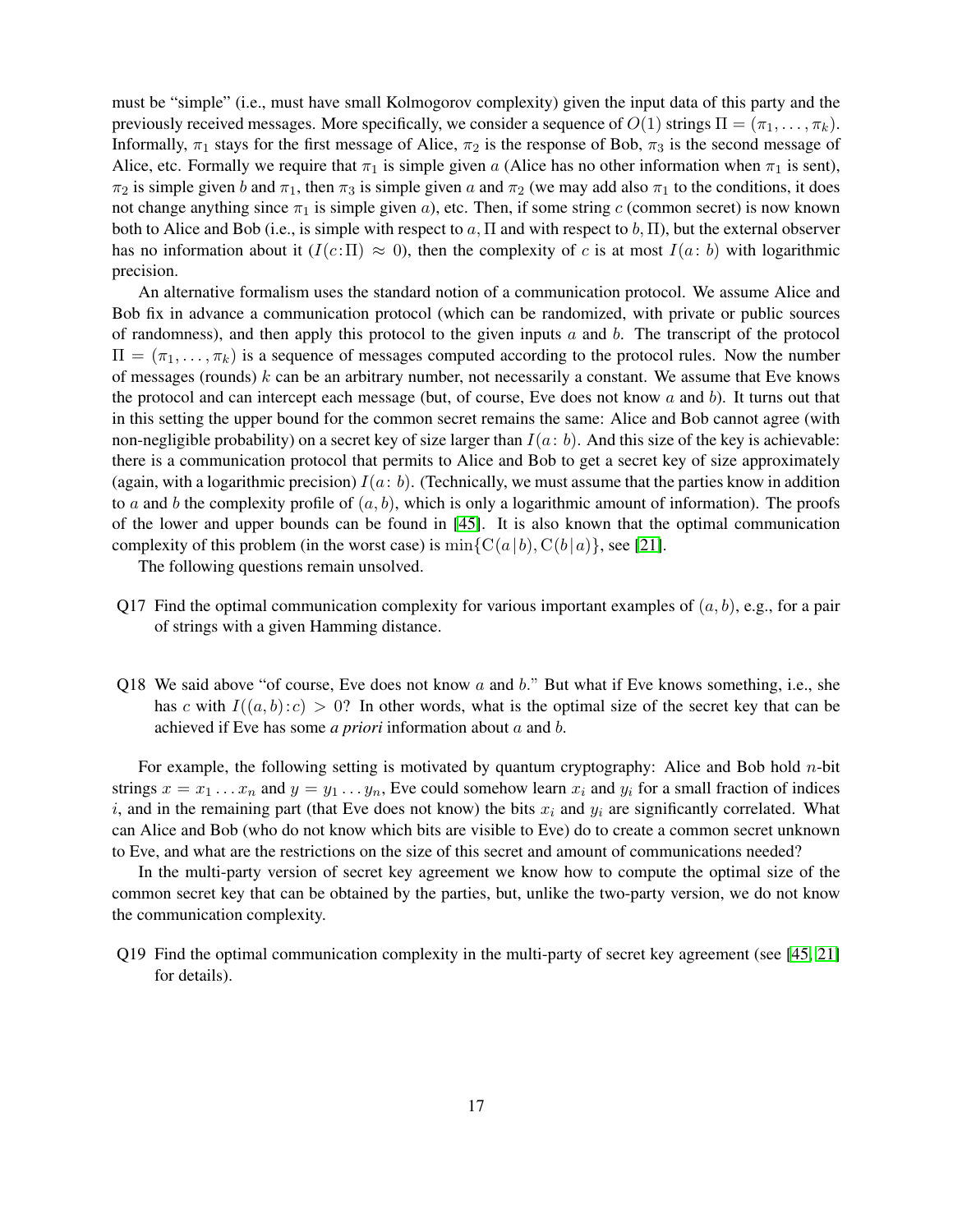# 9 Kolmogorov complexity in bipartite graphs

Previously we considered purely information-theoretic properties of finite objects without any structure on them. In this section we add such a structure in the form of a certain finite bipartite graph. This brings up the following generic question: given a bipartite graph and given a left vertex of some known complexity, what can we say about the distribution of complexities among its right neighbors? Let us look at several instances of this question.

Consider the graph where left and right vertices are  $n$ -bit strings, and  $x$  and  $y$  are connected by an edge if the Hamming distance  $d_H(x, y)$  does not exceed some threshold d. Then the neighbors of some string x form a Hamming ball of radius d centered at x. Consider the *minimal* complexity of  $(d-)$  neighbors of x. For every x this minimal value is a decreasing function of d. These functions may be different for different strings x; what functions may appear in this way? The answer is provided by algorithmic statistics (see [\[51\]](#page-23-4) for details).

Q20 Consider now the *maximal* complexity of a d-neighbor as a function of d, for a given vertex x. Which functions appear in this way?

Some partial results are known. It was noted in [\[10\]](#page-20-7) that Harper's theorem (saying that Hamming balls have minimal neighborhood in the Boolean cube among all sets of the same size) gives a lower bound for this function (knowing the complexity of  $x$ , we can prove a lower bound for the maximal complexity in the  $d$ -neighborhood), and this bound is tight. The tight upper bound is also known — as well as some other partial results recently obtained by Kozachinskiy and Vereshchagin (private communication).

Instead of minimal or maximal complexity, we may consider the *typical* complexity of a d-neighbor. It is known (see [\[40\]](#page-22-13)) that this notion is well defined, i.e., for every x most of its d-neighbors have (almost) the same complexity. This complexity is (for every x) a function of d.

Q21 Which functions of  $d$  can appear in this way?

Some tight lower bounds for these functions are found in [\[40\]](#page-22-13).

More generally, one may investigate the possible distributions of complexity among the neighbors of a given vertex.

Another interesting graph is formed by lines and points on the affine plane. Consider some finite field  $\mathbb F$ and an affine plane over F. The points on this plane are pairs  $(x, y)$  where  $x, y \in \mathbb{F}$ ; the lines are defined by equations  $y = kx + b$  and  $x = c$  (vertical lines). A bipartite graph is formed: left vertices are lines, right vertices are points, and edges connect incident line and point. If the field  $\mathbb F$  has about  $2^n$  elements, then a random left vertex (line) has complexity about  $2n$ ; the same is true for a random right vertex (point). A random edge has complexity about  $3n$  (since the incidence condition subtracts n bits of complexity).

We already have seen this graph in [Section 4](#page-7-0) when discussing common information: a random edge of it, considered as a pair of finite objects (line and point), has non-extractable common information. We asked there what is the Gray–Wyner profile (or extended profile, or Wyner profile) of a random edge.

It is known that the Gray–Wyner profiles of all random edges are the same. Indeed, it is shown in [\[35,](#page-22-3) [41\]](#page-22-14) that for edge-transitive graph of low complexity this profile is determined by the following combinatorial property: what is the maximal number of edges in a combinatorial rectangle of size  $2^k \times 2^l$ . But we do not know whether the extended profiles of random edges are the same.

The question that we discussed for the Hamming graph, makes sense also for lines and points graph:

Q22 What distribution of complexities may appear among the neighbors of a line of a given complexity?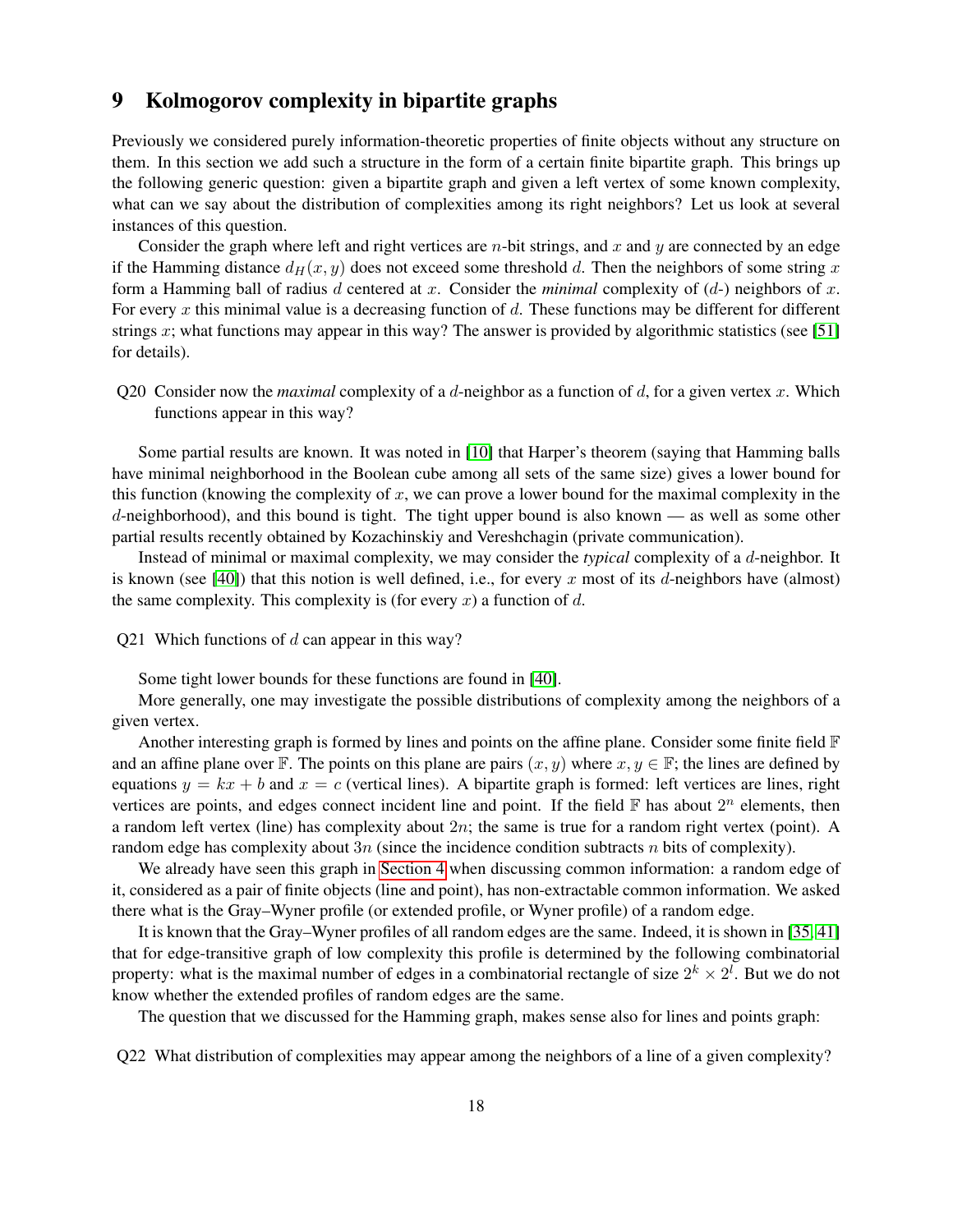Some partial results are known here. One can prove that the maximal complexity of a point on a line of complexity k is  $\min(k+n, 2n) + O(\log n)$ . This can be considered as a finite counterpart for the result about effective Hausdorff dimensions of points on a line of given effective Hausdorff dimension [\[29\]](#page-21-14), though the argument is much easier.

Note also that answers to all these questions may depend on the choice of a finite field  $\mathbb F$ . One may also consider an continuous version of the problem when we consider lines and points over  $\mathbb R$  but with some finite precision. This setting looks closer to the question about Hausdorff dimension mentioned above, but the lower bound for the maximal complexity of points on a line (that we mentioned) does not work anymore.

# 10 Randomness deficiencies

This section is an outlier in the sense that here we speak about infinite objects (binary sequences). Still the questions we mention are not well studied in the algorithmic randomness theory because of their quantitative nature: we do not just look whether a sequence is random or not, but are interested in its *randomness deficiency* (that is finite for random sequences and infinite for non-random ones). Let us explain what it means.

One of the most remarkable achievements of algorithmic information theory is the definition (that goes back to Martin-Löf) of randomness for individual objects (infinite binary sequences) and its characterization (due to Schnorr and Levin, see [\[47\]](#page-23-1) for the history for these developments) in terms of complexity. One (probably the most popular) version of this characterization goes as follows: a sequence  $\omega$  is Martin-Löf random with respect to the uniform Bernoulli measure if and only if  $K(x) > |x| - c$  for some c and all prefixes x of  $\omega$ . Here K(x) is the prefix complexity of x, and |x| stands for the length of x.

Soon it was realized (by Levin and Gács, see  $[18, 11]$  $[18, 11]$ ) that this result has a natural quantitative version. One can define the *universal expectation-bounded randomness test*  $\omega \mapsto \mathbf{t}(\omega)$  as a maximal (up to a constant factor) lower semicomputable non-negative real-valued function on infinite sequences that has finite expected value (over uniform Bernoulli measure).<sup>[8](#page-18-0)</sup> The following result connects this test (with maximal possible  $O(1)$ -precision) with prefix complexity of prefixes of  $\omega$ :

$$
\log \mathbf{t}(\omega) = \max_{x \text{ is a prefix of } \omega} [ |x| - \mathrm{K}(x) ].
$$

In exponential scale this formula can be rewritten as

$$
\mathbf{t}(\omega) = \max_{x \text{ is a prefix of } \omega} \frac{\mathbf{m}(x)}{P(x)}
$$

Here  $m(x)$  is the so-called *discrete a priori probability*, the maximal lower semicomputable non-negative real function on strings that has finite sum; as Levin and later Chaitin have noted,  $m(x) = 2^{-K(x)}$  with maximal possible precision (up to  $O(1)$ -factors in both direction). By  $P(x)$  we denote the uniform Bernoulli measure of the set of all extensions of the string x, i.e.,  $P(x) = 2^{-|x|}$ . In this form this formula allows generalization for the case of arbitrary computable measure  $P$ ; one can also replace maximum by sum:

$$
\mathbf{t}(\omega) = \sum_{x \text{ is a prefix of } \omega} \frac{\mathbf{m}(x)}{P(x)}
$$

This remarkable (in its precision) result still leaves many question open.

<span id="page-18-0"></span><sup>&</sup>lt;sup>8</sup>Lower semicomputability means that a function can be computably approximated from below; Bernoulli measure  $B_p$  is the distribution of independent coin tossings with the probability of success p; when  $p = 1/2$ , we speak about uniform Bernoulli distribution. See [\[11\]](#page-20-10) for details.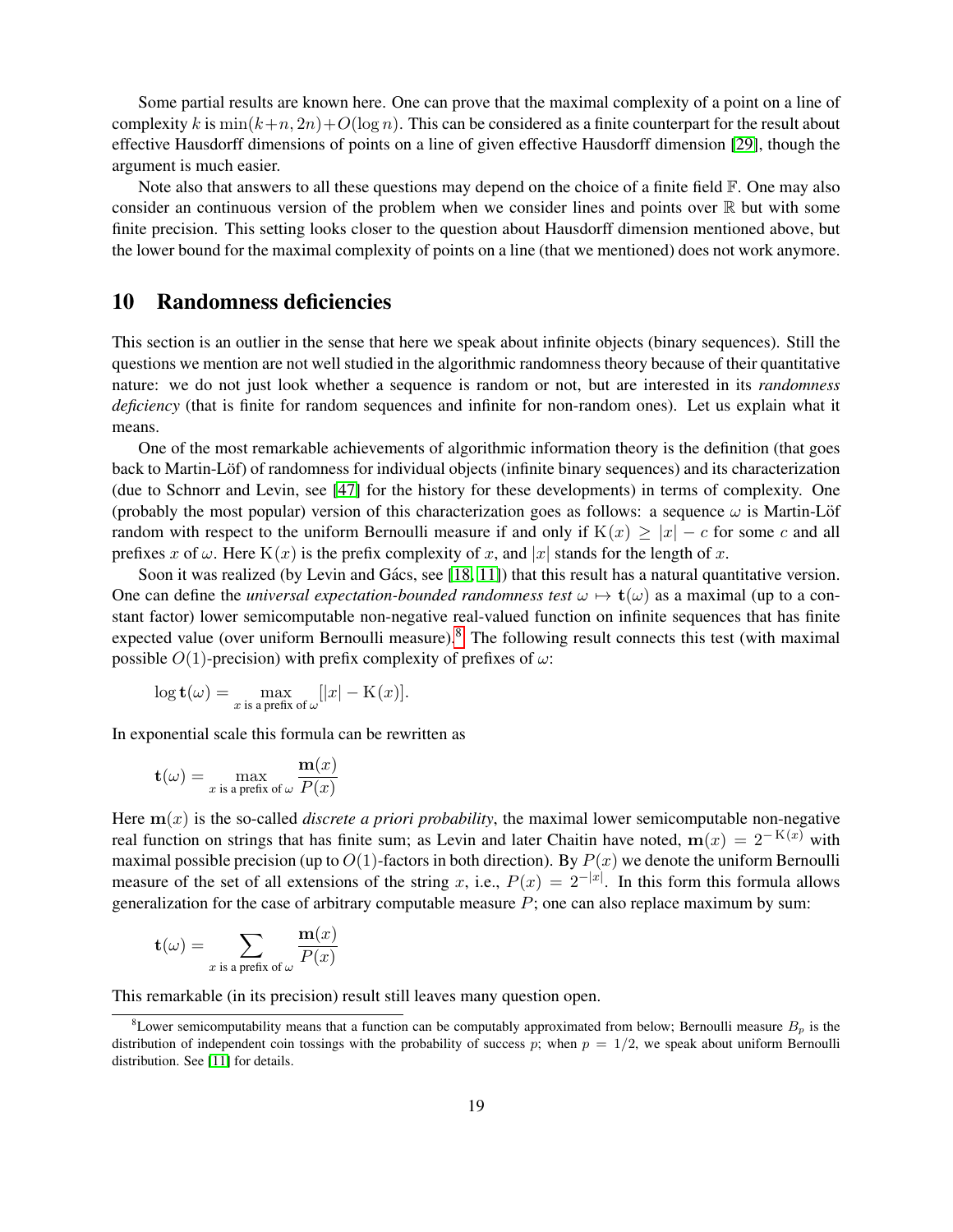- Q23 The original Martin-Löf definition corresponds to a slightly different notion of randomness test: a *universal probability-bounded test* that is a maximal non-negative lower semicomputable function t such that the event  $\mathbf{t}(\omega) \geq c$  has probability at most  $1/c$  for every positive c. Is it possible to find a similar characterization of this kind of randomness deficiency in terms of complexities (plain, prefix, monotone or some other ones)? It is known that expectation-bounded deficiency (in logarithmic scale, defined as a logarithm of the corresponding universal tests) and probability-bounded deficiencies are close to each other, but they do not coincide [\[39\]](#page-22-15) and it is not known whether one can be somehow expressed in terms of the other. We do not know also whether it is possible to find two sequences  $\omega_1$ and  $\omega_2$  such that the expectation-bounded deficiency of  $\omega_1$  is bigger than for  $\omega_2$ , while the probabilitybounded deficiency of  $\omega_2$  is bigger than for  $\omega_1$ .
- Q24 There are other version of Schnorr–Levin characterization of random sequences: for example, they are sequences for whose prefixes x the difference between |x| and monotone complexity  $KM(x)$  is bounded. Here the monotone complexity can be understood in the sense of Levin; it can be also replaced by a priori complexity  $KA(x)$ . Do these results have a quantitative version similar to the formula for randomness deficiency mentioned above?
- Q25 One can go in the other direction: starting for a deficiency function  $d(\omega)$  defined (in some way) on infinite sequences  $\omega$ , one can define deficiency of a finite sequence x as the minimal deficiency of all its infinite extensions. This idea goes back to Kolmogorov: seeing a finite sequence of heads and tails, we reject it as a possible outcome of a fair coin if all its possible extensions look dubious as infinite random sequences. In this way we get a lower semicomputable deficiency function on finite strings. Can we give a characterization of this function (with logarithmic or better precision) in terms of complexities of finite strings (using some version of complexity)?
- Q26 The previous question can be extended for randomness with respect to *classes* of measures. Consider an effectively closed class of measures, for example, the class of Bernoulli measures  $B_p$  for all  $p \in [0, 1]$  or the class of all shift-invariant measures on infinite sequences. Then one can naturally define universal tests; for example, the universal expectation-bounded test for Bernoulli measures is the maximal lower semicomputable non-negative real function on infinite binary sequences whose expectation according to every Bernoulli measure is at most 1 (see [\[11\]](#page-20-10) for the exact definition and discussion). Can we relate those tests to complexities of finite strings? A natural idea (that goes back to Kolmogorov) is to compare  $C(x)$  for a finite string x to the logarithm of the number of all strings of the same length (as x) that have the same numbers of zeros and ones. In general, is it possible to decide whether a bit sequence  $\omega$  is Bernoulli random (has finite values of the universal Bernoulli test) or not, knowing only the complexities of all its prefixes and the number of heads and tails in all its prefixes?

For the class of all shift-invariant measures the situation is much more unclear: what properties of a finite sequence of heads and tails make us reject the conjecture that it is generated by some shiftinvariant random process?

Q27 One can try to start with Levin–Gács formula for randomness deficiency and go in a different direction. This formula is a quantitative version of a Schnorr–Levin "qualitative" complexity characterization of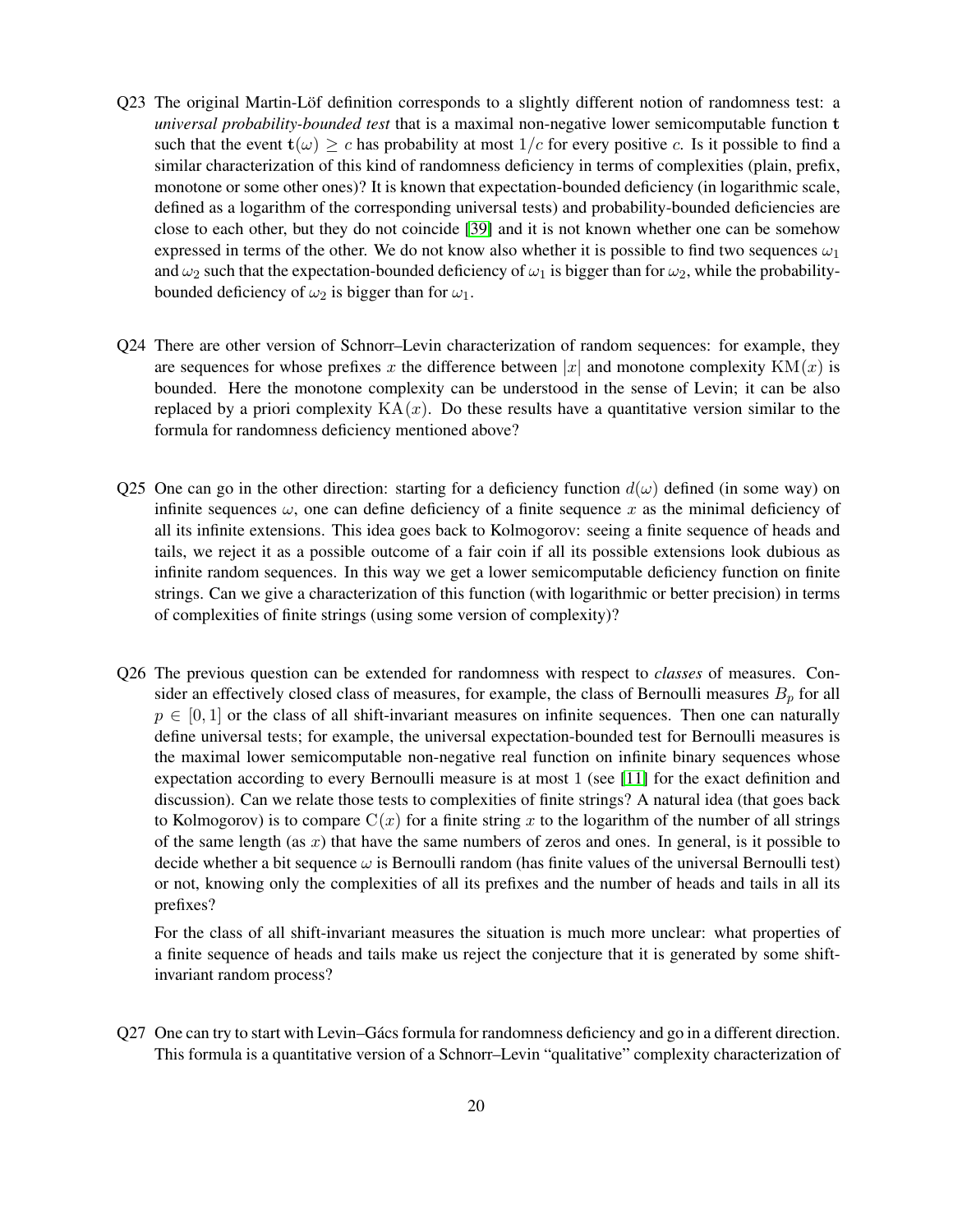randomness. There are some other results about randomness that have natural quantitative versions (e.g., the van Lambalgen theorem about randomness of pairs [\[5\]](#page-20-11); the image randomness characterization [\[13\]](#page-21-16)). Can one develop this theory systematically to get quantitative versions of other qualitative results?

# Acknowledgments

We are grateful to Bill Gasarch for inviting us to write this survey, and to Lance Fortnow for his useful suggestions.

# References

- <span id="page-20-9"></span>[1] R. Ahlswede and I. Csiszár. Common randomness in information theory and cryptography — I: Secret sharing. *IEEE Trans. Inform. Theor.* 39(4), 1121–1132 (1993).
- <span id="page-20-2"></span>[2] R. Ahlswede and J. Körner. On common information and related characteristics of correlated information sources. In: *General Theory of Information Transfer and Combinatorics*, Springer, Berlin, Heidelberg, 2006. 664–677. [Publication of a manuscript from 1974.]
- <span id="page-20-0"></span>[3] E. Allender. Vaughan Jones, Kolmogorov complexity, and the new complexity landscape around circuit minimization, 2021. *New Zealand Journal of Mathematics* vol. 52 (2021), 585–604.
- <span id="page-20-8"></span>[4] L. Antunes, S. Laplante, A. Pinto, and L. Salvador, Cryptographic security of individual instances. In Proc. *International Conference on Information Theoretic Security,* 195–210 (2007).
- <span id="page-20-11"></span>[5] B. Bauwens, A. Shen, H. Takahashi, Conditional Probabilities and van Lambalgen's Theorem Revisited, *Theory of Computing Systems*, 61(4), 1315–1336 (2017).
- <span id="page-20-6"></span>[6] B. Bauwens, A. Makhlin, N. K. Vereshchagin, and M. Zimand. Short lists with short programs in short time. *Computational Complexity*, 27(1), 31–61 (2018).
- <span id="page-20-4"></span>[7] B. Bauwens and M. Zimand. *Linear list-approximation for short programs (or the power of a few random bits)*, CoRR, abs/1311.7278, 2013.
- <span id="page-20-5"></span>[8] B. Bauwens and M. Zimand. Linear list-approximation for short programs (or the power of a few random bits). In *IEEE 29th Conference on Computational Complexity (CCC)*, 241–247 (2014).
- <span id="page-20-3"></span>[9] B. Bauwens and M. Zimand. *Universal almost optimal compression and Slepian–Wolf coding in probabilistic polynomial time*, CoRR, abs/1911.04268, 2019.
- <span id="page-20-7"></span>[10] H. Buhrman, L. Fortnow, I. Newman, N. Vereshchagin, Increasing Kolmogorov complexity, in *22nd Annual Symposium on Theoretical Aspects of Computer Science (STACS)*, 412–421 (2005).
- <span id="page-20-10"></span>[11] L. Bienvenu, P. Gács, M. Hoyrup, C. Rojas, A. Shen, Algorithmic tests and randomness with respect to a class of measures, *Proceedings of the Steklov Institute of Mathematics*, 274, 34–89 (2011).
- <span id="page-20-1"></span>[12] L. Bienvenu, A. Romashchenko, A. Shen, A. Tavenaux, S. Vermeeren, The axiomatic power of Kolmogorov complexity, *Annals of Pure and Applied Logic*, 165(9), 1380–1402 (2014),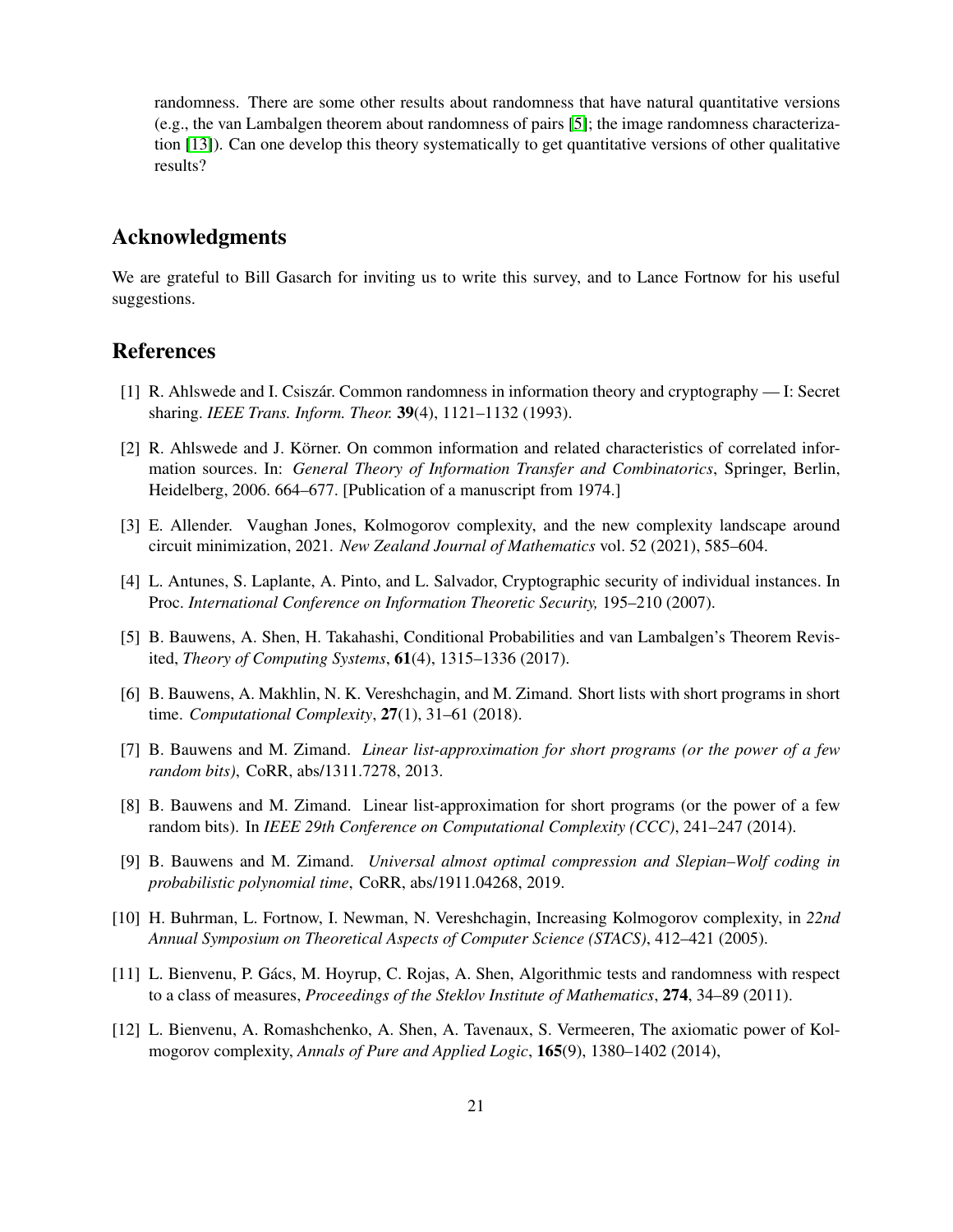- <span id="page-21-16"></span>[13] L. Bienvenu, M. Hoyrup, A. Shen, Layerwise Computability and Image Randomness, *Theory of Computing Systems*, 61(4), 1353–1375 (2017).
- <span id="page-21-10"></span>[14] H. Buhrman, L. Fortnow, and S. Laplante. Resource-bounded Kolmogorov complexity revisited. *SIAM J. Comput.*, 31(3), 887–905 (2001).
- <span id="page-21-5"></span>[15] T. Chan, R. Yeung, On a Relation Between Information Inequalities and Group Theory, *IEEE Transactions on Information Theory*, 48(7), 1992–1995 (2002).
- <span id="page-21-6"></span>[16] T. Chan, Recent progresses in characterising information inequalities. *Entropy*, 13(2), 379–401 (2011).
- <span id="page-21-2"></span>[17] R. Downey, D. Hirschfeldt, *Algorithmic Randomness and Complexity*, Springer, 2010, ISBN 978-0- 387-95567-4.
- <span id="page-21-15"></span>[18] P. Gács, Exact expression for some randomness tests, Zeitschrift f. Math. Logik und Grundlagen d. *Math.*, 36, 385–394 (1980).
- <span id="page-21-8"></span>[19] P. Gács, J. Körner, Common Information is Far Less Than Mutual Information, *Problems of Control and Information Theory*, 2(2), 119–162 (1973).
- <span id="page-21-9"></span>[20] R. M. Gray and A.D. Wyner. Source coding for a simple network. *Bell Syst. Tech J.*, 53(9):1681–1721, 1974.
- <span id="page-21-13"></span>[21] E. Gürpinar and A. Romashchenko. Communication Complexity of the Secret Key Agreement in Algorithmic Information Theory. In: *45th International Symposium on Mathematical Foundations of Computer Science (MFCS)*, 44:1–44:14 (2020).
- <span id="page-21-11"></span>[22] R. Ilango. Connecting perebor conjectures: Towards a search to decision reduction for minimizing formulas. In *35th Computational Complexity Conference (CCC 2020)*. 22:1–22:36 (2020).
- <span id="page-21-4"></span>[23] D. Hammer, A. Romashchenko, A. Shen, N. Vereshchagin, Inequalities for Shannon Entropy and Kolmogorov Complexity, *Journal of Computer and System Sciences*, 60, 442–464 (2000).
- <span id="page-21-7"></span>[24] T. Kaced and A. Romashchenko, Conditional information inequalities for entropic and almost entropic points. *IEEE Transactions on Information Theory*, 59(11), 7149–7167 (2013).
- <span id="page-21-1"></span>[25] A. Kolmogorov, Three approaches to the quantitative definition of information, *Problemy peredachi informatsii* (Problems of Information Transmission), 1(1), 3–11 (1965). English translation: *International Journal of Computer Mathematics*, 2, 157–168 (1968).
- <span id="page-21-0"></span>[26] A. Kolmogorov, Logical basis for information theory and probability theory, *IEEE Transactions on Information Theory*, IT-14 (5), 662–664 (1968).
- <span id="page-21-3"></span>[27] M. Li and P. Vitanyi. *An introduction to Kolmogorov complexity and its applications*. Springer-Verlag, 2019. 4th edition (1st edition in 1993).
- <span id="page-21-12"></span>[28] Z. Lu and I. C. Oliveira, An efficient coding theorem via probabilistic representations and its applications. *48th International Colloquium on Automata, Languages, and Programming (ICALP)*, 94:1– 94:20 (2021).
- <span id="page-21-14"></span>[29] N. Lutz, D. Stull, Bounding the dimensions of points on a line, *Information and Computation*, 275, 104601 (2020),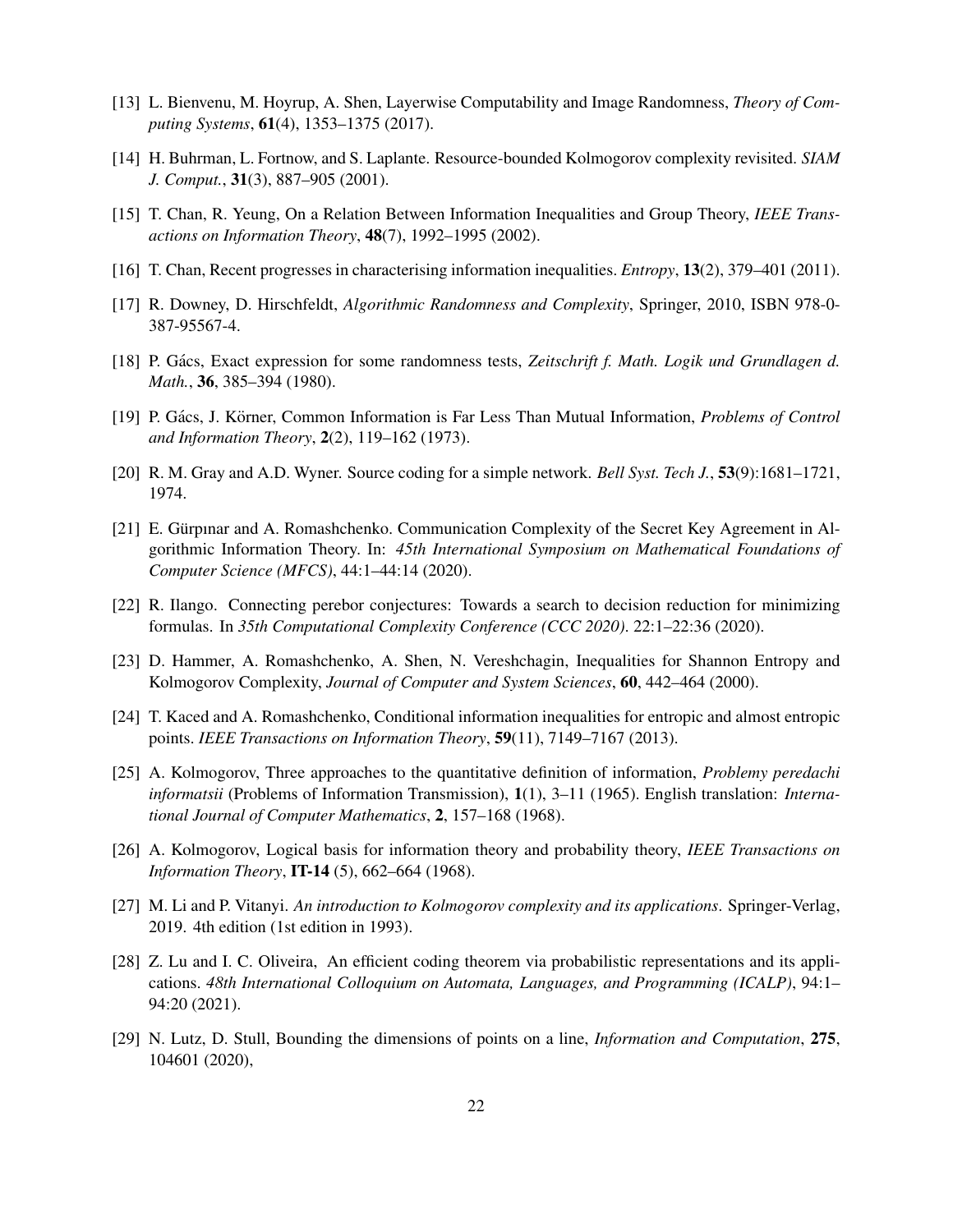- <span id="page-22-1"></span>[30] F. Matus, Infinitely many information inequalities. In: *IEEE International Symposium on Information Theory, Proceedings*, 2007, 41–44.
- <span id="page-22-10"></span>[31] U.M. Maurer, Secret key agreement by public discussion from common information. *IEEE Transactions on Information Theory*, 39(3), 733–742 (1993).
- <span id="page-22-5"></span>[32] An. Muchnik, Conditional complexity and codes, *Theoretical Computer Science*, 271(1–2), 97–109 (2002).
- <span id="page-22-9"></span>[33] An. Muchnik, Kolmogorov complexity and cryptography, *Proceedings of the Steklov Institute of Mathematics*, 274, 210–2021 (2011).
- <span id="page-22-4"></span>[34] An. Muchnik, A. Romashchenko, Stability of properties of Kolmogorov complexity under relativization, *Problems of Information Transmission* 46(1), 38–61 (2010),
- <span id="page-22-3"></span>[35] An. Muchnik, A.Romashchenko, A. Shen, N. Vereshchagin, Upper semilattice of binary strings with the relation " $x$  is simple conditional to  $y$ ", *Fourteenth Annual IEEE Conference on Computational Complexity, Proceedings*, 1999, 114–122. Journal version (with A. Chernov): *Theoretical Computer Science*, 271(1–2), 69–95 (2002).
- <span id="page-22-8"></span>[36] D. Musatov, A. E. Romashchenko, and A. Shen. Variations on Muchnik's conditional complexity theorem. *Theory Comput. Syst.*, 49(2), 227–245 (2011).
- <span id="page-22-11"></span>[37] P. Narayan and H. Tyagi (2016), Multiterminal Secrecy by Public Discussion. *Foundations and Trends in Communications and Information Theory*, 13(2-3), 129–275 (2016)
- <span id="page-22-0"></span>[38] A. Nies, *Computability and Randomness* (Oxford Logic Guides), Oxford University Press, 2012, ISBN 978-0199652600.
- <span id="page-22-15"></span>[39] G. Novikov, Randomness Deficiencies, In *13th Conference on Computability in Europe (CiE)* 338-350 (2017).
- <span id="page-22-13"></span>[40] G. Posobin, A. Shen, Random Noise Increases Kolmogorov Complexity and Hausdorff Dimension, *36th International Symposium on Theoretical Aspects of Computer Science (STACS)*, 57:1–57:14 (2019),
- <span id="page-22-14"></span>[41] I. Razenshteyn, *Common information revisited*, *CoRR*, abs/1104.3207 (2011).
- <span id="page-22-2"></span>[42] A. Romashchenko, A. Shen, N. Vereshchagin, Combinatorial interpretation of Kolmogorov complexity, In *Annual IEEE Conference on Computational Complexity (CCC)*, 131–137 (2000). Journal version: *Theoretical Computer Science*, 271(1–2), 111–123 (2002).
- <span id="page-22-6"></span>[43] A. Romashchenko. Complexity interpretation for the fork network coding. *Information Processes*, 5(1) 20–28 (2005). In Russian. Available in English as [\[44\]](#page-22-7).
- <span id="page-22-7"></span>[44] A. Romashchenko. Coding in the fork network in the framework of Kolmogorov complexity. *CoRR*, abs/1602.02648, 2016.
- <span id="page-22-12"></span>[45] A. Romashchenko and M. Zimand, An operational characterization of mutual information in algorithmic information theory. *J. ACM*, 66(5) 1–42 (2019).